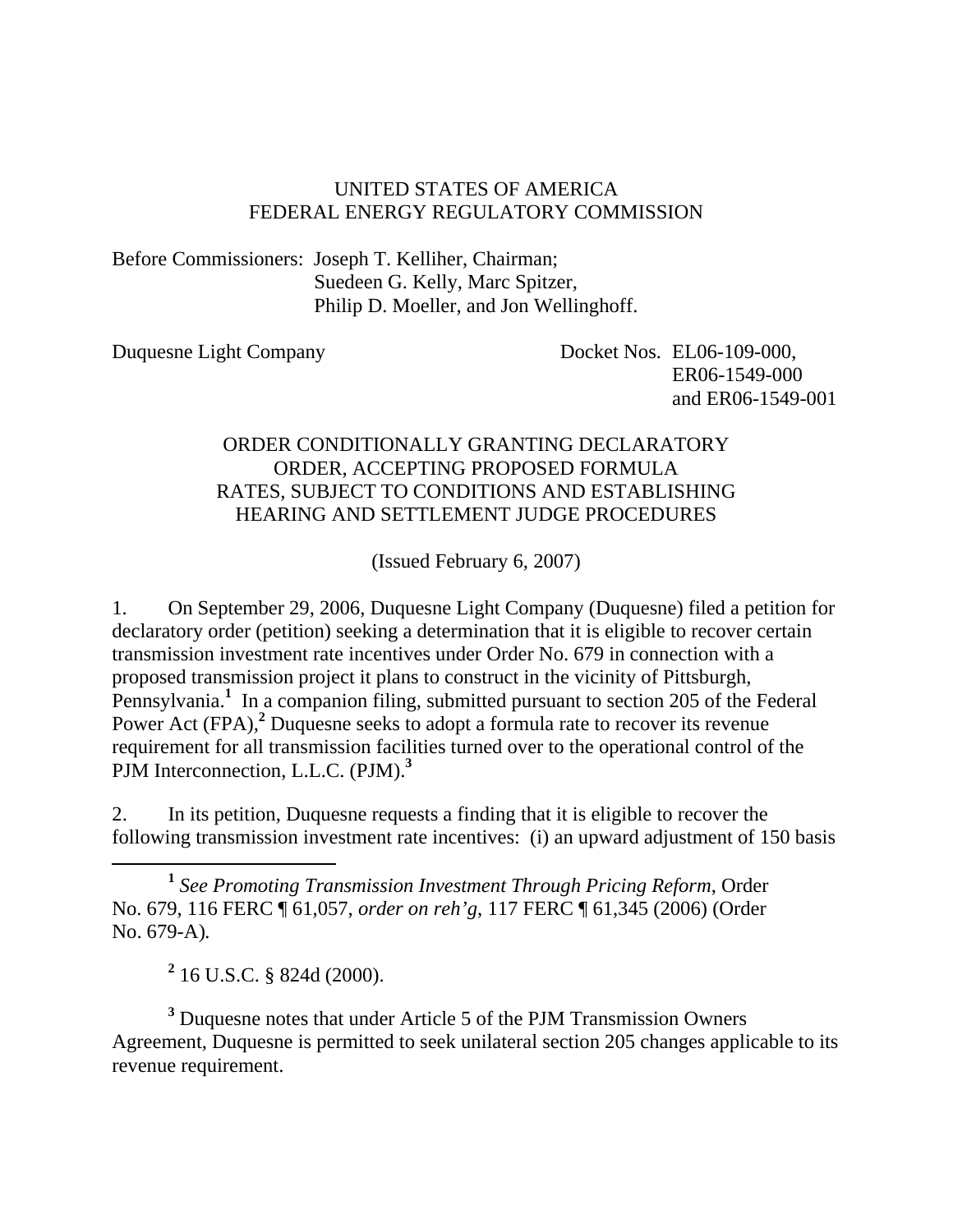Docket No. EL06-109-000, *et al.* - 2 -

points to its authorized base-level return on equity (ROE); (ii) inclusion of its construction work in progress (CWIP) in rate base; (iii) recovery of its prudently incurred pre-commercial operations costs in its current rates; and (iv) recovery of its abandonment costs if its project is cancelled due to factors beyond Duquesne's control.In its rate filing, Duquesne submits a proposed cost-of-service formula rate to recover its revenue requirement, including its proposed transmission investment rate incentives and an additional rate incentive of 50 basis points for its continued membership in the PJM regional transmission organization (RTO). Duquesne states that its resulting ROE should be 13.81 percent.

3. For the reasons discussed below, we will conditionally grant Duquesne's request for a declaratory order. We will also accept Duquesne's proposed formula rate, subject to a nominal suspension and conditions, to become effective December 1, 2006, as requested. In addition, we will establish hearing and settlement judge procedures.

# **Background**

# **A. Duquesne's Transmission Project**

4. Duquesne states that it intends to construct a new high voltage transmission line to enhance the reliability of 138 kV and 345 kV transmission service to the City of Pittsburgh and surrounding areas. Duquesne states that it also plans to increase the carrying capacity of two existing underground 345 kV lines by using a state-of-the-art forced cooling technology. Duquesne states that using this technology, it will be able to increase the capacity of two underground 345 kV lines between its Brunot Island and Arsenal substations from approximately 800 amps to 1,400 amps. In addition to these upgrades, Duquesne states that it began upgrading certain 69 kV facilities to 138 kV between its Crescent and North substations (on the northeastern portion of its system) in late 2005. Duquesne states that, in addition, it will need to upgrade 69 kV facilities located in the western portion of its system to 138 kV.

5. Duquesne states that while portions of its project have already been completed (as noted above) most of the remaining portions of the project will be placed into service by the summer of 2009.

6. Duquesne states that prior to its joining PJM in January 2005, it identified the need for these upgrades through near-term and long-term engineering analyses applying Duquesne system and regional reliability council planning and reliability criteria. Duquesne states that these analyses revealed that, absent the upgrades at issue, existing North American Electric Reliability Council (NERC) reliability criteria might not be met,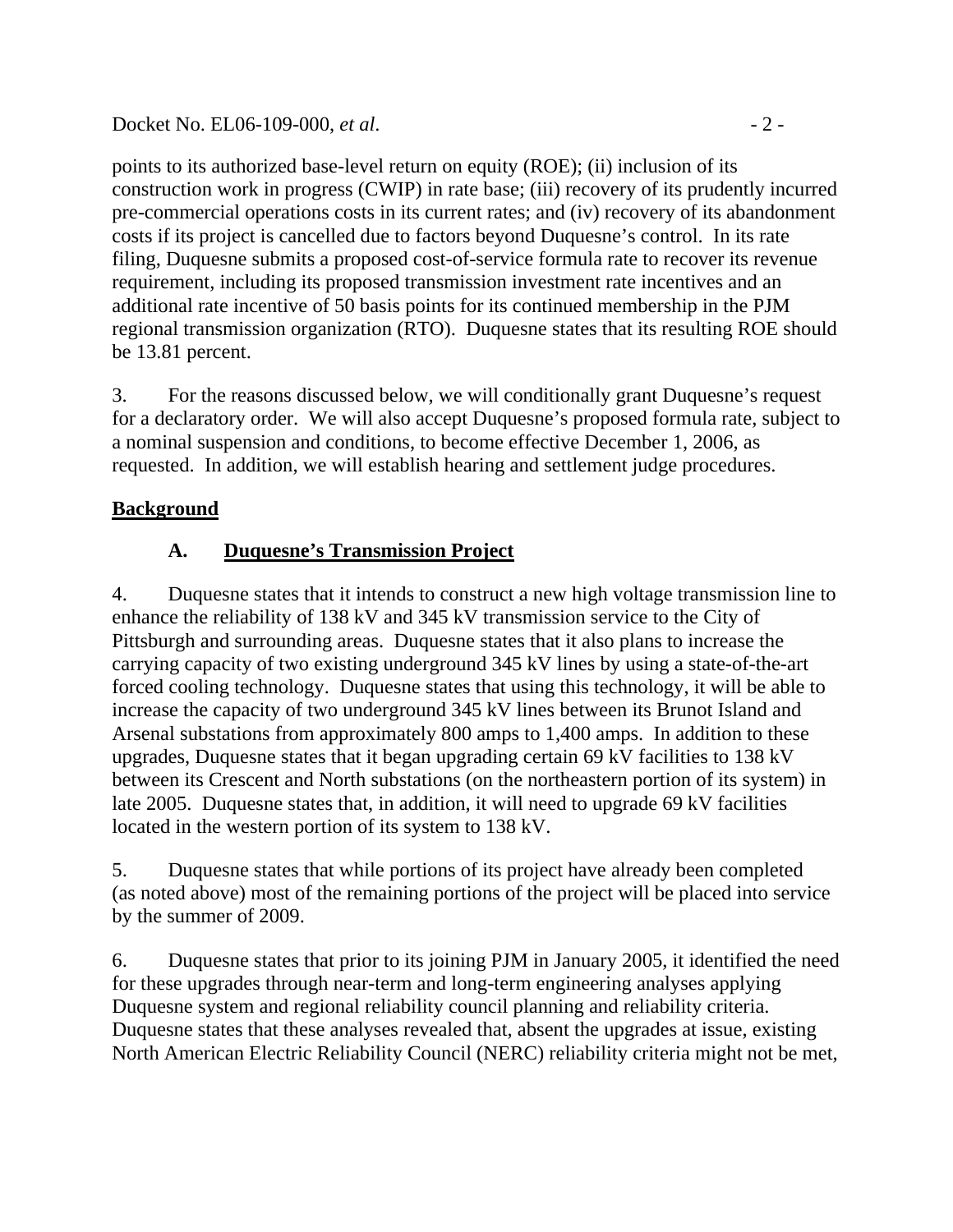Docket No. EL06-109-000, *et al.* - 3 -

for certain portions of its system, as early as summer 2008 as key 138 kV facilities approach their design limits.**<sup>4</sup>** Duquesne states that these concerns were reinforced in August of this year when loading on the Duquesne system reached levels that had not been expected before 2016. Duquesne states that its project is necessary to address these reliability concerns by: (i) relieving loading constraints along the northeastern portion of its system; (ii) providing critically needed contingency capacity; (iii) improving voltage to heavily loaded substations currently supplied from Duquesne's 69 kV system; and (iv) providing a contingency supply for Pittsburgh.

7. Duquesne characterizes its project as a major upgrade that will entail significant business, financial, regulatory, and technological risks. Specifically, Duquesne states that its project will almost double its transmission plant in service over the next three to five years and represents a rate of investment that is approximately 18 times Duquesne's average annual additions to net transmission plant over the past several years. Duquesne estimates that the project will cost approximately \$184 million to complete.

8. Duquesne states that its project was independently reviewed and approved as necessary by PJM, in June 2006, through its regional transmission expansion planning (RTEP) process.**<sup>5</sup>** Specifically, Duquesne states that PJM conducted short-term and longterm planning analyses that revealed a number of deficiencies for contingencies on Duquesne's system. Duquesne states that PJM subsequently concluded that Duquesne's proposed project would resolve these deficiencies. Duquesne states that while its project will take advantage of existing rights-of-way, it has not yet received certain state siting and permitting authority.

# **B. Duquesne's Proposed Transmission Investment Incentives**

9. In its petition, Duquesne requests an order confirming its eligibility to recover the following rate incentives in connection with its transmission project: (i) an upward

**<sup>4</sup>** <sup>4</sup> Duquesne states that these 138 kV lines connect the northeastern portion of its system to the 345 kV facilities located in a tri-state area (Pennsylvania, Ohio and West Virginia) and also access the transmission and generation resources of the Eastern Interconnection.

**<sup>5</sup>** *See* PJM Operating Agreement at Schedule 6. PJM's RTEP provides for the construction of expansions and upgrades to PJM's transmission system in order to comply with applicable reliability criteria and to maintain and enhance the efficiency of PJM's wholesale electricity markets. *See also PJM Interconnection, L.L.C.*, 115 FERC ¶ 61,261 at P 3 (2006).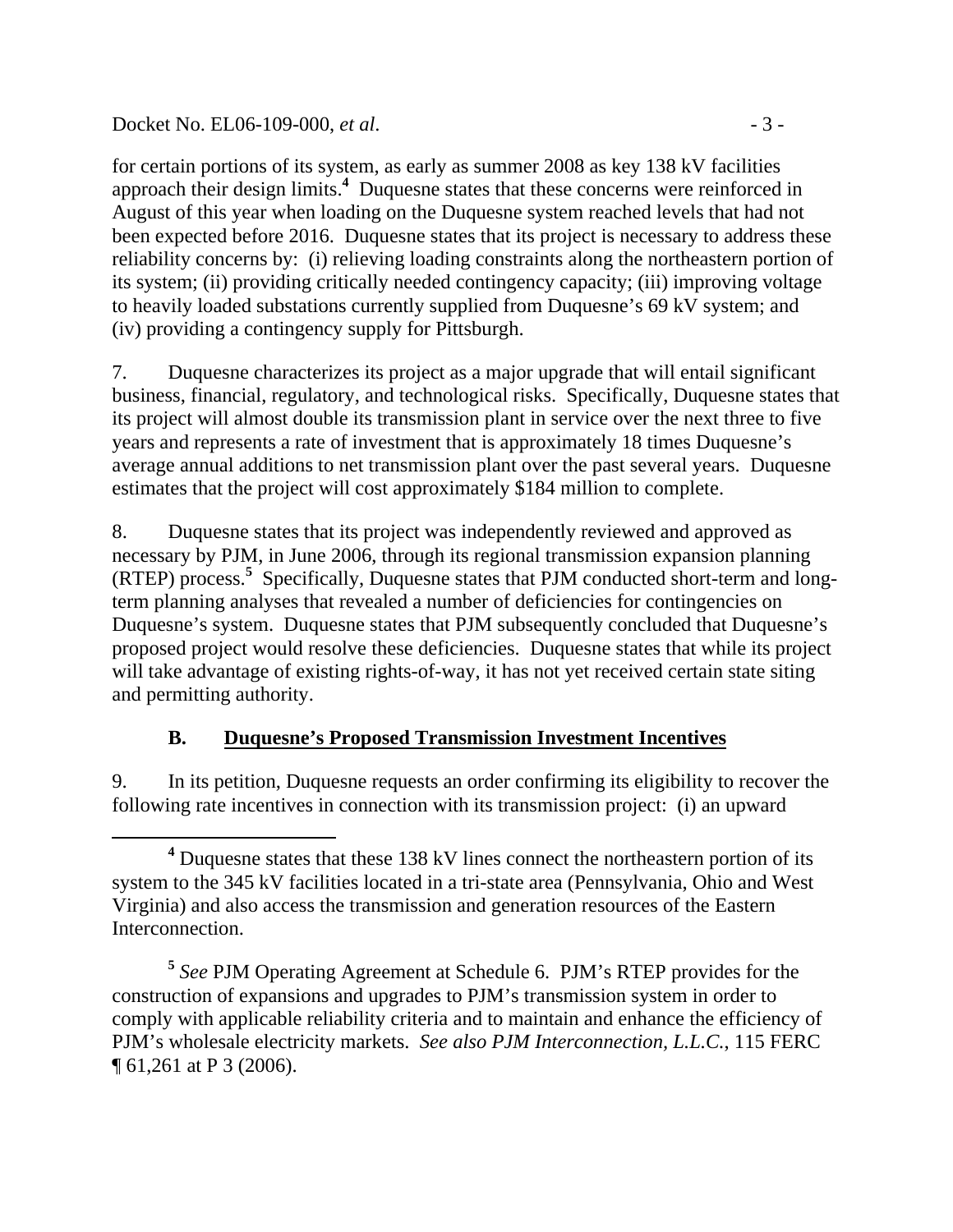Docket No. EL06-109-000, *et al.* - 4 -

adjustment of 150 basis points to its authorized base-level ROE; (ii) a return on 100 percent of its CWIP costs by their inclusion in its rate base; (iii) pre-commercial operations costs in its current rates; and (iv) abandonment costs if its project is cancelled due to factors beyond Duquesne's control.Duquesne asserts that each of these requests satisfies the requirements of Order No. 679*.*

10. First, Duquesne states that PJM's RTEP creates a rebuttable presumption that Duquesne's transmission project is the product of a fair and open regional planning process intended to ensure reliability and/or reduce the cost of delivered power by reducing congestion.**<sup>6</sup>** Duquesne concludes that, here, the RTEP approval given to its project supports each of its requested incentives.

11. Duquesne also asserts that its proposed incentives satisfy the Commission's requirement that some nexus exist between the incentives being requested and the investment that will be made.**<sup>7</sup>** Duquesne states that its requested incentives will help it balance risks attributable to its project, aid in the financing of its project, preserve its credit quality, and facilitate the completion of its project. Duquesne notes, for example, that one of the risks attendant to the project is that it has not yet obtained local approvals covering certain phases of its project. In addition, Duquesne states that its project will rely on a new forced cooling technology to increase the capacity of its existing underground lines. Duquesne also notes that it is under no regulatory obligation to complete its project and that, as such, its project will be required to compete for capital relative to other new investments in generation, distribution, and even unrelated, nonregulated ventures.

12. With respect to its requested ROE incentive, Duquesne asserts that a 150 basis point adjustment to its base-level ROE is appropriate given the financial, business, political, and technological risks presented by its project. Duquesne asserts that a nexus exists between the incentive ROE and the investment being made because a higher ROE will assist Duquesne in financing its project, help to preserve its credit quality, and reduce the amount of capitalized investment that must be recovered following the in-service date of the project. Duquesne notes that, currently, its credit rating for senior debt is BBB, below the average for electric utilities. Duquesne further notes that financing its project could affect its credit rating, thereby increasing its borrowing costs and the rates paid by its customers. Duquesne asserts that its requested ROE incentive will reduce the burdens attributable to these risk factors at a relatively low cost to consumers. Specifically,

**<sup>6</sup>** Duquesne petition at 18, *citing* Order No. 679, 116 FERC ¶ 61,057 at P 58.

**<sup>7</sup>** *See* Order No. 679, 116 FERC ¶ 61,057 at P 48.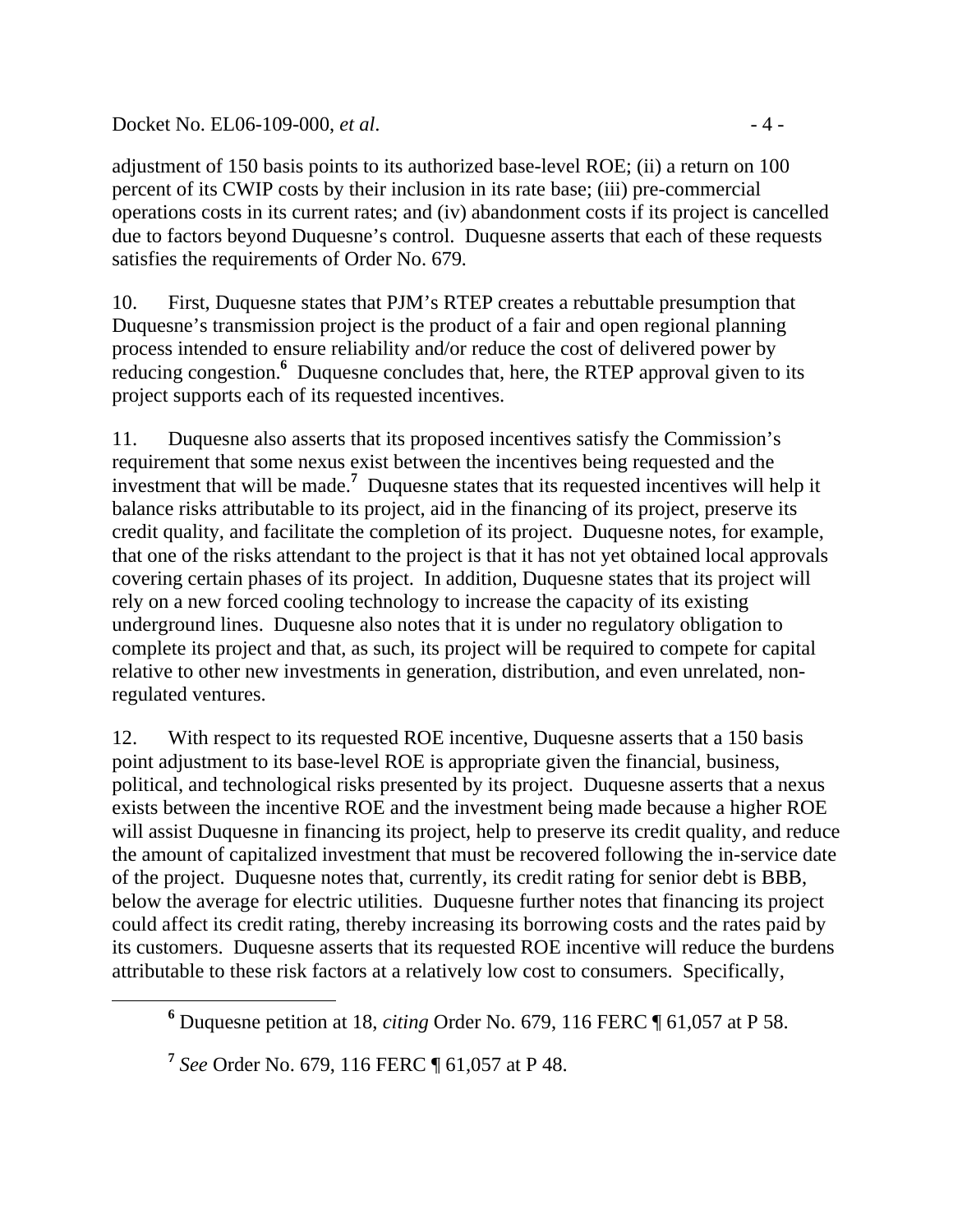Docket No. EL06-109-000, *et al.* - 5 -

Duquesne estimates that its ROE incentive will add approximately \$1.75 to \$2 million a year to Duquesne's total transmission revenue requirement by 2010. Duquesne asserts that on a net present value basis over the projected 43 year life of the facilities, the cost of these incentives will total approximately \$11 million.**<sup>8</sup>**

13. With respect to its request to include CWIP in its rate base, Duquesne explains that pre-operational construction and land or right-of-way acquisition must ordinarily be capitalized as Allowance for Funds Used During Construction, depreciated over the service life of the facility at issue, and recovered in rates only after the facilities are placed into service. Duquesne states that this approach can place additional stress on a company's finances, particularly for a relatively large undertaking such as Duquesne's project. Duquesne asserts that a nexus exists between its request and the investment being made because the incentive, if granted, will provide up-front regulatory certainty, rate stability and improved cash flow. Duquesne states that without this allowance, its earnings could be reduced which could cause, in turn, a decline in its debt ratings. Duquesne asserts that a lowered debt rating could have a negative impact on its ability to raise debt and equity to finance its ongoing operations. Duquesne asserts that for all these reasons, there is clear nexus between its CWIP request and the burdens on Duquesne arising from its project.**<sup>9</sup>**

14. With respect to its requested determination regarding the recovery of precommercial operations costs in its current rates, Duquesne asserts that the Commission has allowed utilities to expense these costs.<sup>10</sup> Duquesne asserts that a nexus exists between this incentive and the project, because the incentive, if granted, will provide upfront regulatory certainty, rate stability, and improved cash flow for Duquesne, thereby easing the pressures on its finances attributable to such projects.

**<sup>8</sup>** *See* Exh. No. DLC-1 at 26.

<sup>9</sup> Duquesne also asserts that its CWIP proposal includes customer safeguards. Specifically, Duquesne states that in its proposed formula rate (discussed below), CWIP expenditures will be trued-up annually to reflect actual *costs*. Duquesne states that, as such, its customers will have the opportunity to review Duquesne's adjustments to the formula before the restated rates take effect and that Duquesne will likewise make annual informational filings with the Commission to reflect these restatements.

**<sup>10</sup>** *See American Transmission Company, LLC,* 105 FERC ¶ 61,388 (2003), *order approving settlement,* 107 FERC ¶ 61,117 (2004).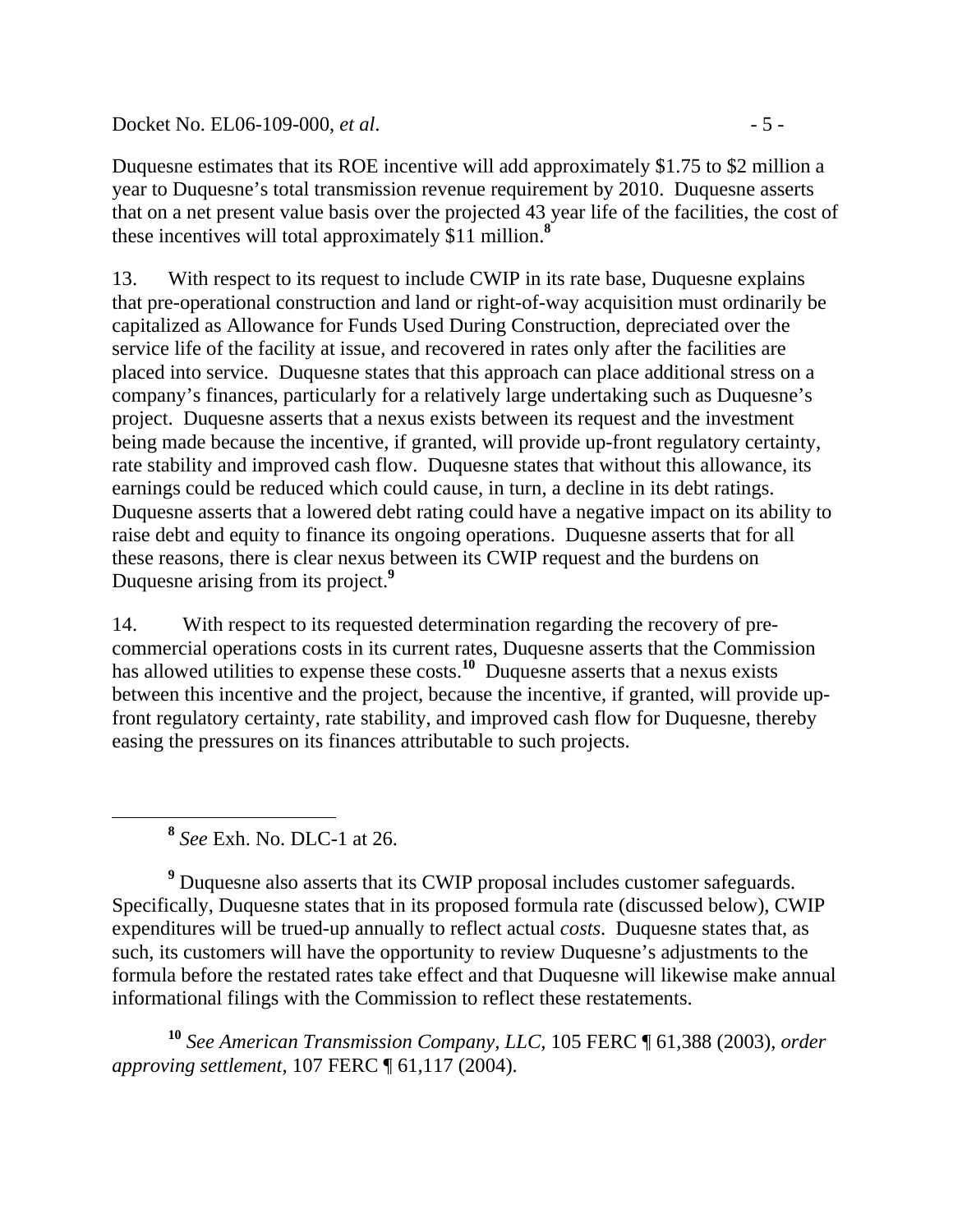### Docket No. EL06-109-000, *et al.* - 6 -

15. With respect to its requested recovery of its abandonment costs, Duquesne states that the Commission, in Order No. 679, authorized this rate treatment, if the abandonment at issue is outside of the control of the utility's management.**<sup>11</sup>** Duquesne states that this rate treatment is necessary here, as a pre-authorized allowance, in order to allow Duquesne to mitigate the risk that its project may need to be cancelled, or that portions of it may be supplanted for reasons beyond its control. Duquesne asserts that this allowance could come into play were PJM to decide that the conditions originally supporting the project have changed. In addition, Duquesne notes that it has not yet obtained all of the needed permits and local approvals to proceed with all phases of its project. Duquesne asserts that the need to manage these risks warrants this requested rate treatment.

16. Finally, Duquesne notes that under Order No. 679*,* applicants for incentive rates are required to include a technology statement that describes the advanced technologies that have been considered and, if not employed, an explanation of the reasons why they were not.<sup>12</sup> Duquesne states that it has considered advanced transmission technologies in connection with its project, as evidenced by its proposed underground construction proposal and its state-of-the-art forced cooling system.**<sup>13</sup>**

# **C. Duquesne's Proposed Formula Rate**

17. Duquesne's FPA section 205 filing consists of revised tariff sheets to the PJM open access transmission tariff (OATT), restating, as a cost-of-service formula rate, PJM's rates for service in the Duquesne zone.<sup>14</sup> Duquesne states that its proposed rates will be in effect initially for only a partial year period, through May 2007. Duquesne states that thereafter, its formula rate will apply for an annual period commencing June 1 and ending May 31 (enabling Duquesne to use actual FERC Form 1 data for the

**<sup>11</sup>** Order No. 679, 116 FERC ¶ 61,057 at PP 163-67.

**<sup>12</sup>** *Id*. at P 302 ("In as much as EPAct 2005 requires the Commission to encourage the deployment of transmission technologies, we will require applicants for incentive rate-treatment to provide a technology statement that describes what advanced technologies have been considered and, if those technologies are not employed or have not been employed, an explanation of why they were not deployed.").

**<sup>13</sup>** *See supra* P 11.

**<sup>14</sup>** As noted above, Duquesne states that it is authorized to make its filing under the PJM Transmission Owners Agreement. *See supra* note 3.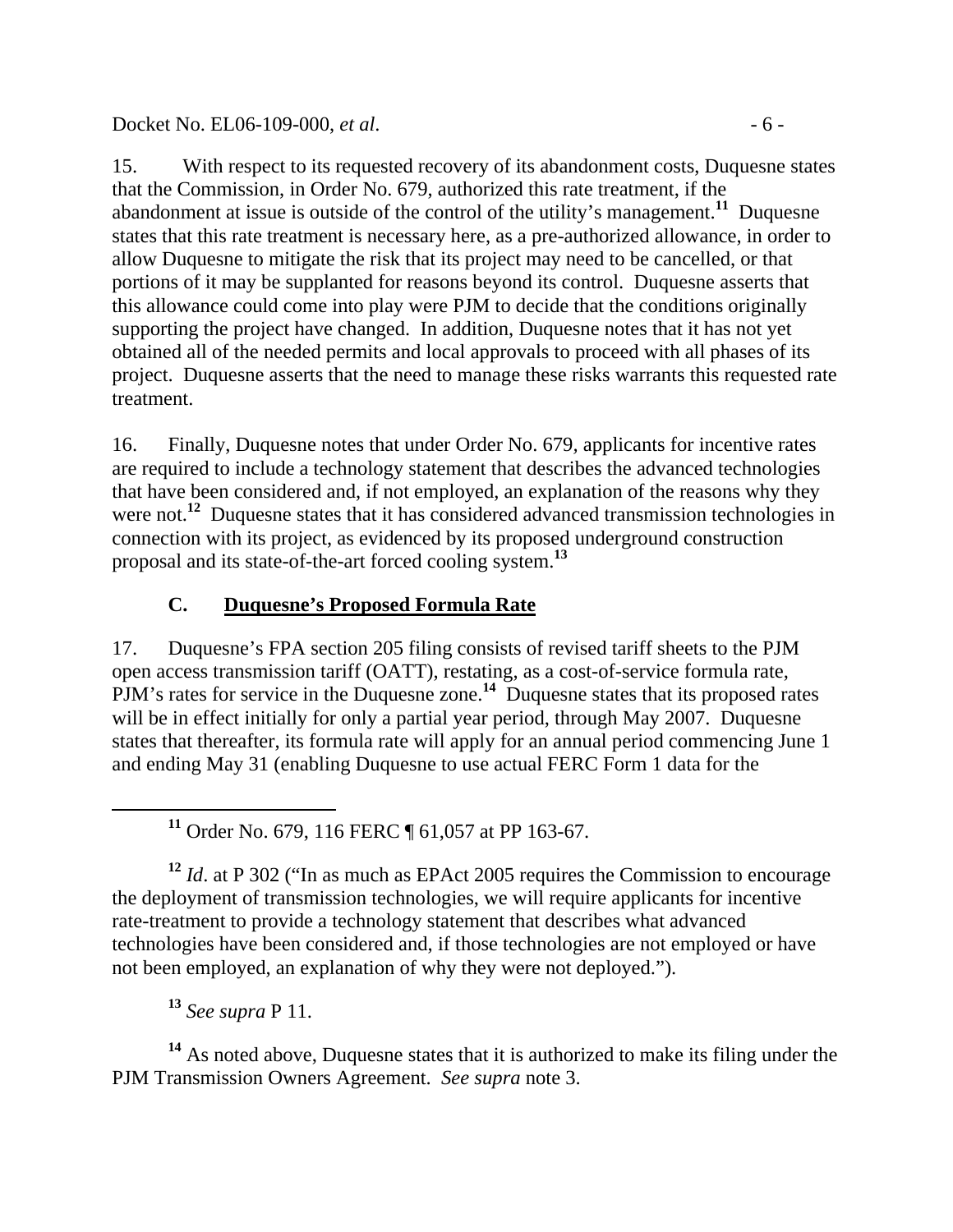Docket No. EL06-109-000, *et al.* - 7 -

preceding calendar year and to calculate true-ups). Duquesne states that using its proposed formula, its initial annual net transmission revenue requirement is \$58.2 million.

18. Duquesne states that with the exception of certain adjustments (discussed below), its proposed formula rate is consistent with the cost-of-service formula recently approved by the Commission for two other PJM transmission owners, Baltimore Gas and Electric Company (BGE) and Pepco Holdings, Inc. (PHI Companies) (BGE/PHI Companies Formula Rate).**<sup>15</sup>** Duquesne states that its proposed variations from the BGE/PHI Formula Rate include the adjustments, as discussed below.

19. *Request for a 13.81 Percent ROE*: Duquesne states that the base-level ROE included in its formula rate is 11.81 percent, which is based on a discounted cash flow (DCF) analysis using a midpoint return and an eight-company proxy group comprised of American Electric Power, Corp. (AEP), Dominion Resources Inc. (Dominion), Duke Energy Corp. (Duke), Exelon Corp. (Exelon), FirstEnergy Corp. (FirstEnergy), PPL Corp. (PPL), SCANA Corp. (SCANA), and Southern Companies (Southern).**<sup>16</sup>** Duquesne states that based on this proxy group, the zone of reasonable returns ranges from a low-end ROE of 8.1 percent (as represented by FirstEnergy) to a high-end ROE of 15.5 percent (as represented by Dominion).

20. Duquesne states that its requested ROE also includes a 50 basis point ROE incentive to reward its continued participation in an RTO. Duquesne states that this proposed incentive is appropriate based both on Commission policy as well as Commission precedent.**<sup>17</sup>** In addition, Duquesne seeks to recover the 150 basis point

 **<sup>15</sup>** *See Baltimore Gas and Elec. Co.,* 115 FERC ¶ 61,066 (2006) (*BGE/PHI Companies Formula Rate Order*) (order approving settlement).

<sup>16</sup> The DCF methodology determines the ROE by summing the dividend yield and expected growth rate. The formula is applied as follows:  $D/P(1 + 5) + g = k$ , where  $D = Dividend$ ,  $P = Price$ ,  $D/P = Dividend$  Yield,  $g = the growth rate of dividends per$ share, and  $k =$  the resulting ROE. The sustainable growth is calculated by the following formula:  $g = br + sv$ , where b is the expected retention ratio, r is the expected earned rate of return on common equity, s is the percent of common equity expected to be issued annually as new common stock, and v is the equity accretion rate.

**<sup>17</sup>** Duquesne filing at 4-5, *citing Maine Pub. Utils. Comm'n v. FERC*, 454 F.3d 278 (D.C. Cir. 2006) (affirming the Commission's decision to grant a 50 basis point incentive adjustment for joining an RTO); and *ISO New England, Inc.*, 106 FERC ¶ 61,280 at P 246 (2004).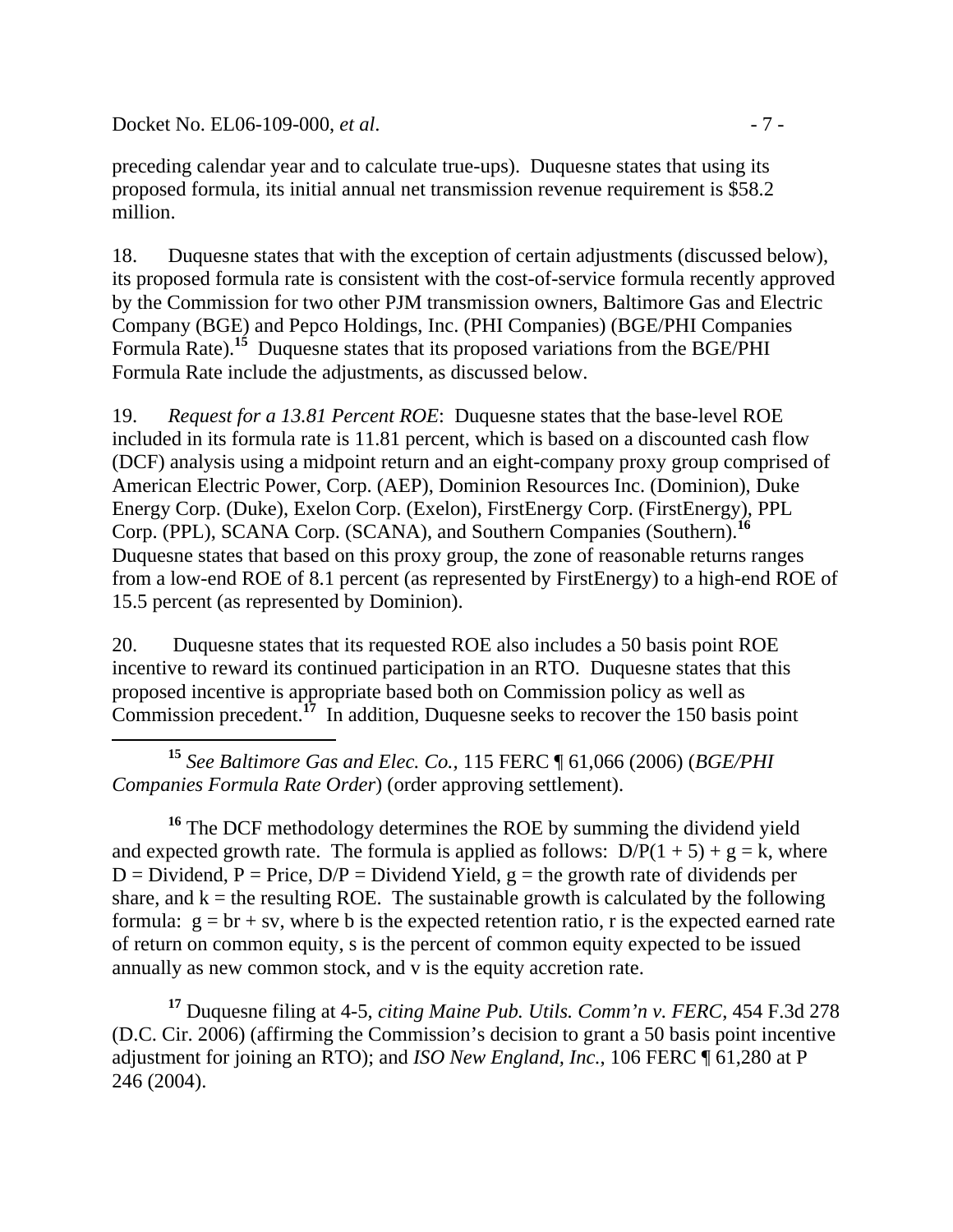Docket No. EL06-109-000, *et al.* - 8 -

ROE transmission incentive for new investment based on the rationale addressed by Duquesne in its petition (discussed above). The resulting ROE, inclusive of the proposed incentives, would be 13.81 percent.

21. Duquesne asserts that its proposed transmission investment incentive is just and reasonable and should be accepted because its falls within the zone of reasonable returns indicated by its DCF calculations. In addition, Duquesne states that its proposed incentive will have only a small impact on Duquesne's overall transmission revenue requirement (approximately \$1.75 million to \$2 million a year in 2010, the projected inservice date of its project).

22. *CWIP Recovery*: Duquesne states that its proposed formula rate also reflects the addition of 100 percent of its CWIP in its rate base consistent with its eligibility request addressed above. With respect to reporting issues, Duquesne states that its annual transmission updates will contain its estimated CWIP balances for the coming year with the formula rate being subject to true-up to reflect actual CWIP balances for the year. Duquesne states that these filings will provide parties with the opportunity to monitor the actual CWIP balances on an annual basis and also to monitor the estimated CWIP balances expected in the coming year.

23. *Pre-Commercial Cost Recovery:* Duquesne states that its proposed formula rate allows it to expense and recover its pre-commercial costs in current rates, consistent with its eligibility requests.

24. *Proprietary Capital*: Duquesne proposes to make an adjustment to proprietary capital in calculating the total value of common stock in its formula rate. Duquesne proposes to remove the effect of the balance of "Accumulated Other Comprehensive Income" (Account 219), as recorded in its FERC Form 1. Duquesne explains that this balance is primarily related to Duquesne's pension plan, with a negative balance at its 2005 level that distorts the value of its common stock. Duquesne asserts that this distortion should be removed for ratemaking purposes.

25. Duquesne requests that its filing be accepted without suspension or hearing to be made effective December 1, 2006 and requests certain waivers, as discussed below.

# **Notice of Filings and Responsive Pleadings**

26. Notice of Duquesne's filing in Docket No. EL06-109-000 was published in the *Federal Register* with interventions, protests and comments due on or before October 29,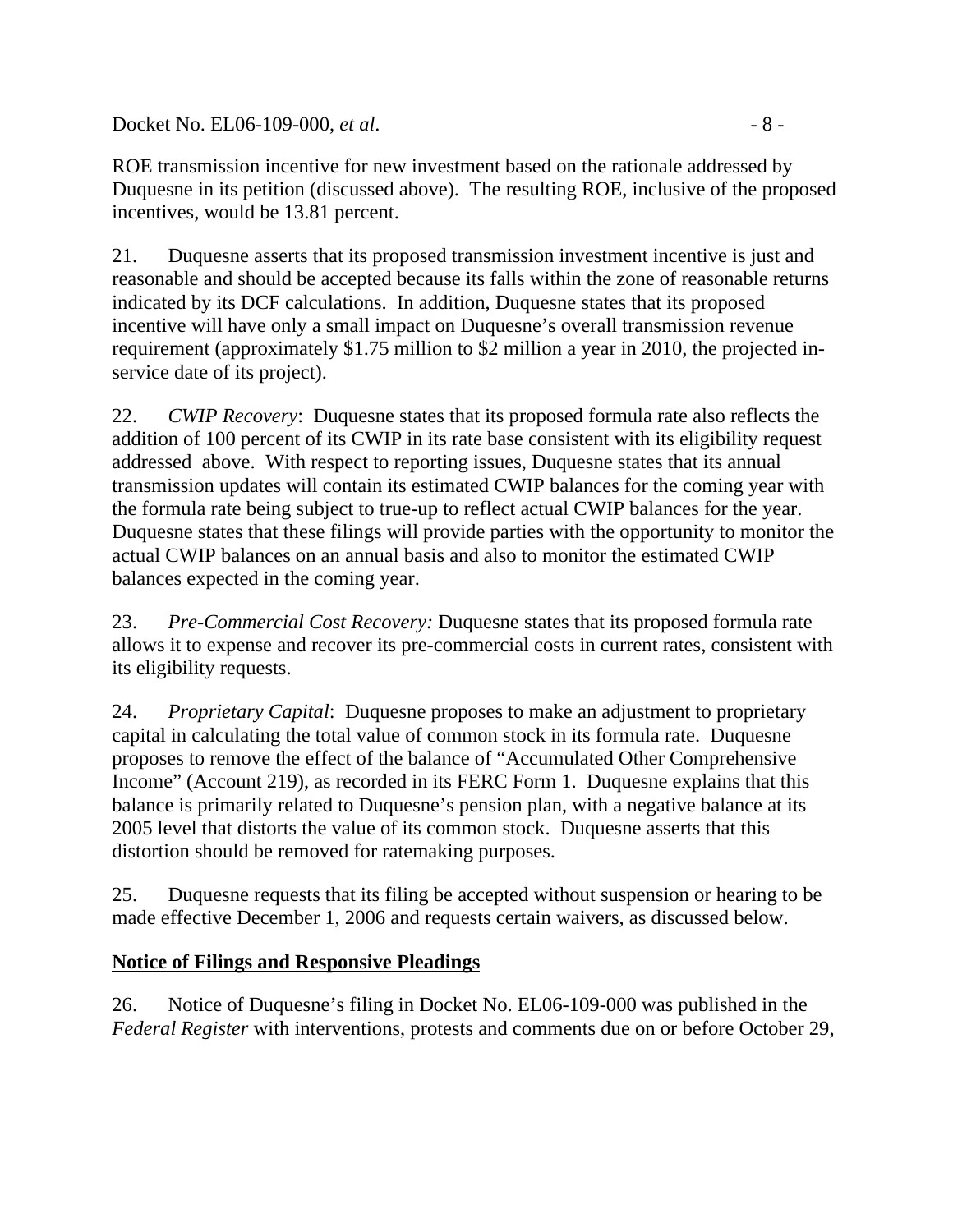Docket No. EL06-109-000, *et al.* - 9 -

2006.**<sup>18</sup>** Motions to intervene and notices of intervention were timely filed by Exelon, the Pennsylvania Public Utility Commission (Pennsylvania Commission), BGE, the Pennsylvania Office of Consumer Advocate (Pennsylvania OCA), and FirstEnergy. On November 6, 2006, a motion to intervene out-of-time was filed by Dominion Retail, Inc. (Dominion Retail). The Pennsylvania OCA filed a protest.

27. In its protest, the Pennsylvania OCA argues that the enhanced ROE may produce rates which are unjust and unreasonable and may over-compensate Duquesne for the risks attendant to its project. The Pennsylvania OCA also protests Duquesne's CWIP incentive request, stating that Duquesne has not demonstrated that there is a nexus between the incentives sought and the investment it will make. The Pennsylvania OCA argues that Duquesne has not demonstrated that the benefits attributable to its project are quantifiable or that they will outweigh the costs payable by Duquesne's customers.

28. Notice of Duquesne's section 205 filing, in Docket No. ER06-1549-000, was published in the *Federal Register* with interventions, protests and comments due on or before October 20, 2006.<sup>19</sup> Motions to intervene were timely filed by Exelon, BGE, FirstEnergy, and the Pennsylvania OCA. Comments were filed by FirstEnergy and Exelon. A protest was filed by the Pennsylvania OCA. On November 6, 2006, motions to intervene out-of-time were filed by Dominion Retail and the Pennsylvania Commission.

29. FirstEnergy, in its comments, reserves its rights to take issue with or challenge certain legal and/or factual assertions or conclusions made by Duquesne in these proceedings. FirstEnergy also notes that under regulations issued by the Nuclear Regulatory Commission, FirstEnergy will be obligated to conduct an independent analysis of the actual impacts of Duquesne's project and will also be required to mitigate these impacts.

30. Exelon, in its comments, supports Duquesne's request for a 50 basis points adjustment. The Pennsylvania OCA protests Duquesne's section 205 filing. First, the Pennsylvania OCA argues that Duquesne's proposed formula rate may be unjust and unreasonable because it allows recovery of costs that may be inappropriate. The Pennsylvania OCA therefore urges the Commission to thoroughly investigate Duquesne's

**<sup>19</sup>** *Id*. at 60,503.

**<sup>18</sup>** 71 Fed. Reg. 60,497 (2006).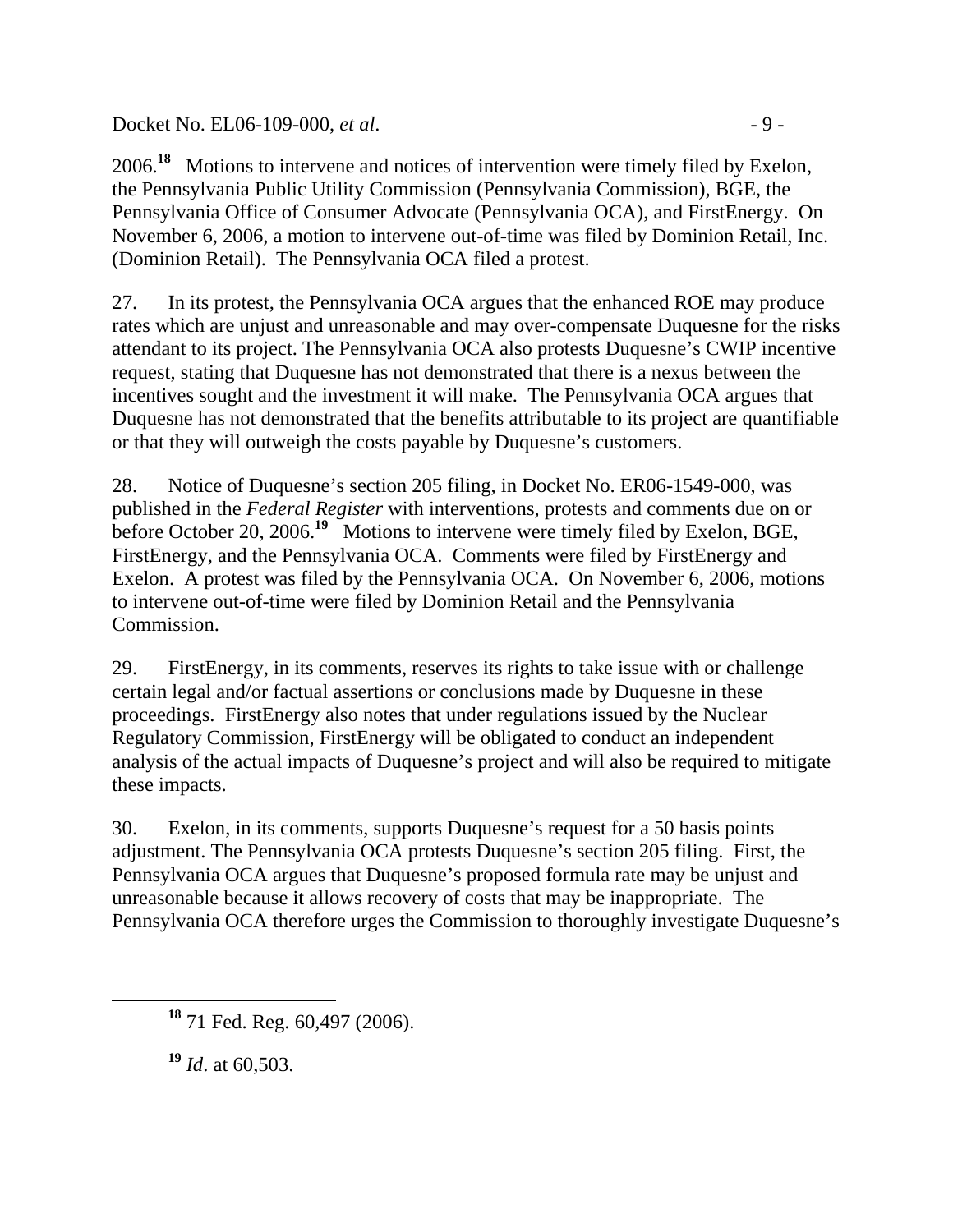Docket No. EL06-109-000, *et al.* - 10 -

filing. The Pennsylvania OCA also argues that the proposed formula rate contains no protections to ensure that only prudent costs are passed through the formula and appears to include an excessive ROE that should be set for hearing.

31. On November 6, 2006, Duquesne filed an answer responding to the Pennsylvania OCA's protest. Duquesne asserts that none of the concerns raised by the Pennsylvania OCA require the Commission to depart from its practice of accepting a formula rate, such as the one it has proposed here, after a minimal suspension period.**<sup>20</sup>** Duquesne also argues that a hearing will not be required in this case to determine the precise dollar value of the risk factors relating to Duquesne's project, given the Commission's recent finding in *Bangor Hydro-Electric Company***<sup>21</sup>** that such factors need not be calibrated with particularity.**<sup>22</sup>**

32. On November 17, 2006, the Pennsylvania Commission submitted a motion for consolidation, comments and protest, which we will treat here as an answer to an answer, given its date of submission and the status of the record as of that date. The Pennsylvania Commission argues that on December 21, 2003, a cap applicable to Duquesne's retail rates expired, thus permitting Duquesne (at its election) to seek an increase in its retail rates associated with the costs of its project. The Pennsylvania Commission asserts that, as such, Duquesne's risks associated with its project will be reduced as will the need for any incentive adjustments, as proposed here. The Pennsylvania Commission concludes that because Duquesne's petition is otherwise unsupported, it should be denied.

33. The Pennsylvania Commission also takes issue with Duquesne's section 205 requests. First, the Pennsylvania Commission argues that Duquesne's reliance on the BGE/PHI Companies Formula Rate is misplaced, given the fact that this rate was the product of a settlement, not a fully litigated proceeding. The Pennsylvania Commission also argues that Duquesne's requested adjustments to the BGE/PHI Companies Formula Rate, including its requested base-level ROE, have not been supported. The Pennsylvania Commission concludes that Duquesne's section 205 filing should be set for hearing. The Pennsylvania Commission notes, in particular, that a utility that receives approval to recover abandoned plant in rate base, as requested by Duquesne in its petition, will likely face lower risk and thus may warrant a lower ROE than would

**<sup>22</sup>** *Id.* at P 105.

**<sup>20</sup>** Duquesne protest at 2, *citing Allegheny Power System Operating Companies,*  111 FERC ¶ 61,308 at P 51 (2005).

**<sup>21</sup>** 117 FERC ¶ 61,129 (2006) (*Bangor Hydro*).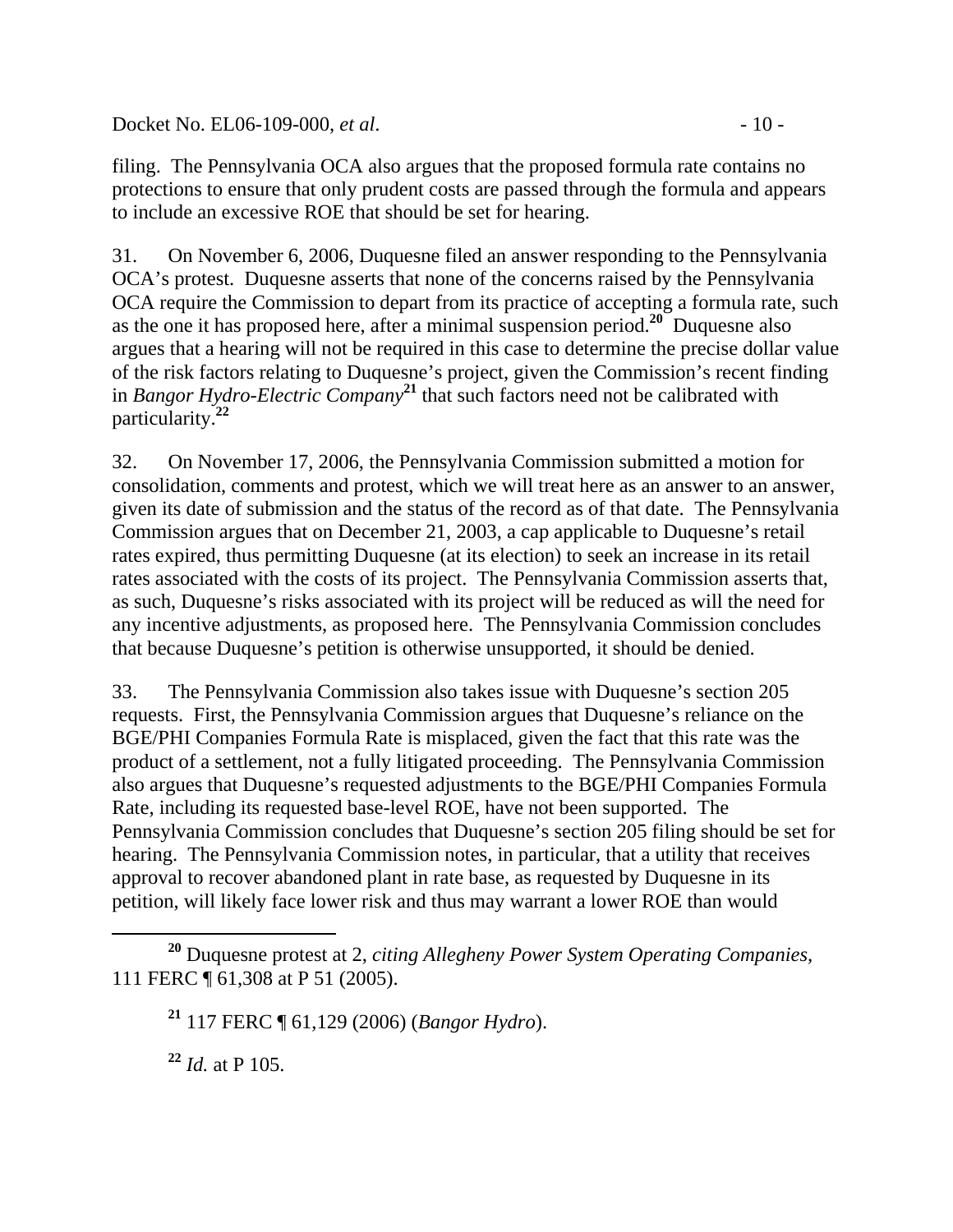Docket No. EL06-109-000, *et al.* - 11 -

otherwise be the case without this assurance.**<sup>23</sup>** The Pennsylvania Commission argues that it is unclear whether Duquesne's proposed ROE appropriately reflects this lower risk.

34. On November 20, 2006, Duquesne filed an answer to the Pennsylvania Commission's answer, in which it reiterates its prior positions.

# **Deficiency Letter, Notice of Amended Filing, and Responsive Pleadings**

35. On November 30, 2006, the Commission, by delegated letter order, issued a deficiency notice directing Duquesne to provide the following information: (i) a discussion of the new technologies that will be used in Duquesne's project, including any reliability and/or efficiency benefits attributable to these new technologies; (ii) a reconciliation of certain cost projections included in Duquesne's submittals (specifically including Attachments 4 and 7 to Duquesne's formula rate request); and (iii) the formulas and relevant FERC Account numbers used by Duquesne to derive the revenues reflected in Attachment 7, by line number.

36. On December 8, 2006, Duquesne submitted its response. With respect to its reliance on new technologies, Duquesne submits that, under Order No. 679, it is not required to adopt any given new or advanced transmission technology in conjunction with its incentive rate request. Duquesne points out that, to the contrary, Order No. 679 found that rate incentive requests for both new and existing technologies will be evaluated on the same basis.**<sup>24</sup>**

37. Duquesne adds that it *was* required, under Order No. 679, to include a technology statement in its application and that it did so in its initial application in a discussion that addressed both Duquesne's utilization of forced cooling technology in connection with its project as well as its reliability benefits.<sup>25</sup> As a supplement to that discussion, Duquesne notes that the state-of-the-art forced cooling technology that will be utilized in its project

 **<sup>23</sup>** Pennsylvania Commission answer at 6, *citing* Order No. 679, 116 FERC ¶ 61,057 at P 167.

**<sup>24</sup>** Duquesne deficiency response at 1, *citing* Order No. 679, 116 FERC ¶ 61,057 at P 288. *See also* Duquesne application at 23, n.42 ("Duquesne is not requesting any additional rate incentives for its investment in [the forced cooling technology that will be utilized in its project] apart from the incentives requested for the … project as a whole.").

**<sup>25</sup>** Duquesne's technology statement is discussed *supra* at P 16.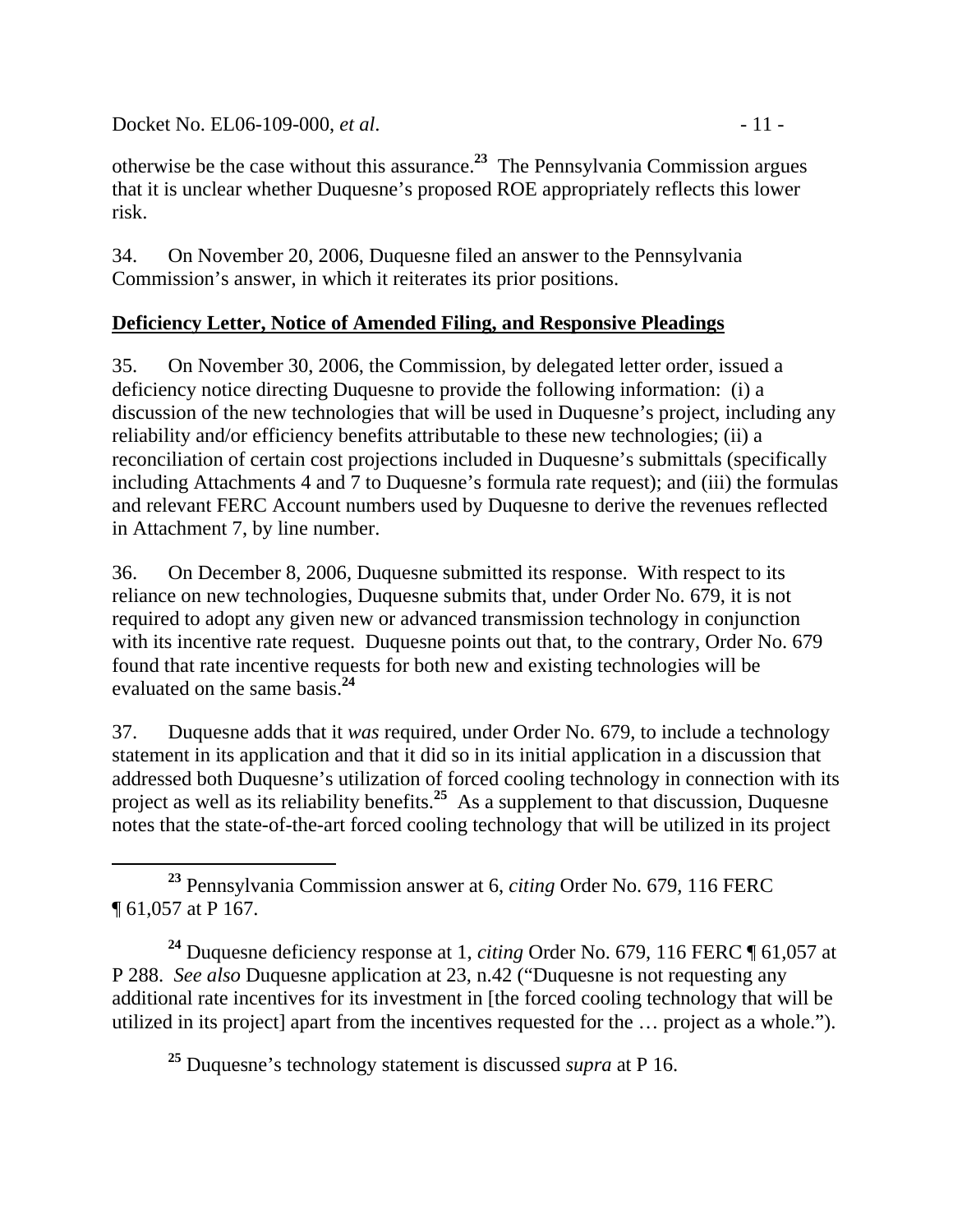Docket No. EL06-109-000, *et al.* - 12 -

will increase the capacity of two underground transmission cables between Duquesne's Brunot Island and Arsenal substations, one of which is presently energized at 138 kV. Duquesne states that its project will upgrade this existing underground line to operate at 345 kV. Duquesne adds that the cables at issue are approximately 34,000 feet long and are installed in 10-inch pipes separated by 36-inch spacing. Duquesne further states that the trench in which the pipes are buried includes a companion 6-inch fluid/supply return pipe installed midway between the cable pipes.

38. Duquesne states that it will install environmentally-friendly control systems that coordinate pumping and cooling stations to optimize cooling, while monitoring cable temperature and oil pressures in order to protect the integrity of the oil pumping and electrical cable systems.

39. Duquesne states that the forced cooling technology it intends to utilize consists of two fluid circulation and chilling plants, one located at its Brunot Island substation, the other at its Arsenal substation. Duquesne states that the installation of these plants will be less costly than installation of a single larger plant and will ensure greater reliability, *i.e.*, in the event of a mechanical malfunction relating to one of the plants, the other can be expected to remain on line.

40. Duquesne adds that its utilization of a forced cooling technology will also mitigate a thermal bottleneck on its system, thus permitting the single circuit contingency on the Brunot-Arsenal 345 kV line to operate at 1315 amps, rather than the existing 750 amps. To further lower its project costs, Duquesne intends to utilize, as part of its forced cooling design, an existing 6-inch fluid/supply return pipe to transport dielectric fluids from the chilling plants to the Brunot-Arsenal 345kV line.

41. Duquesne also responds to Staff's data requests as they relate to the reconciliation of Attachments 4 and 7 and the derivation of its revenues as shown on Attachment 7. With respect to the latter request, Duquesne submits a revised Attachment 7 reflecting the requested formulas, account numbers, line numbers, and a step-by-step calculation of its totals.

42. With respect to the requested reconciliation of Attachments 4 and 7, Duquesne states that Attachment 7 reflects its increase in revenues attributable to any incentive rates it may be authorized to receive and is designed to keep specific project amounts separate to ensure an accurate calculation of the revenue requirement associated with each project. Duquesne states that, by contrast, Attachment 4 calculates these increased revenues utilizing an assumed base-level ROE and a 100 basis point incentive rate. Duquesne notes, however, that these reported Attachment 4 increases are simply illustrations that, as Staff's data requests suggest, do not reflect Duquesne's incentive rate request.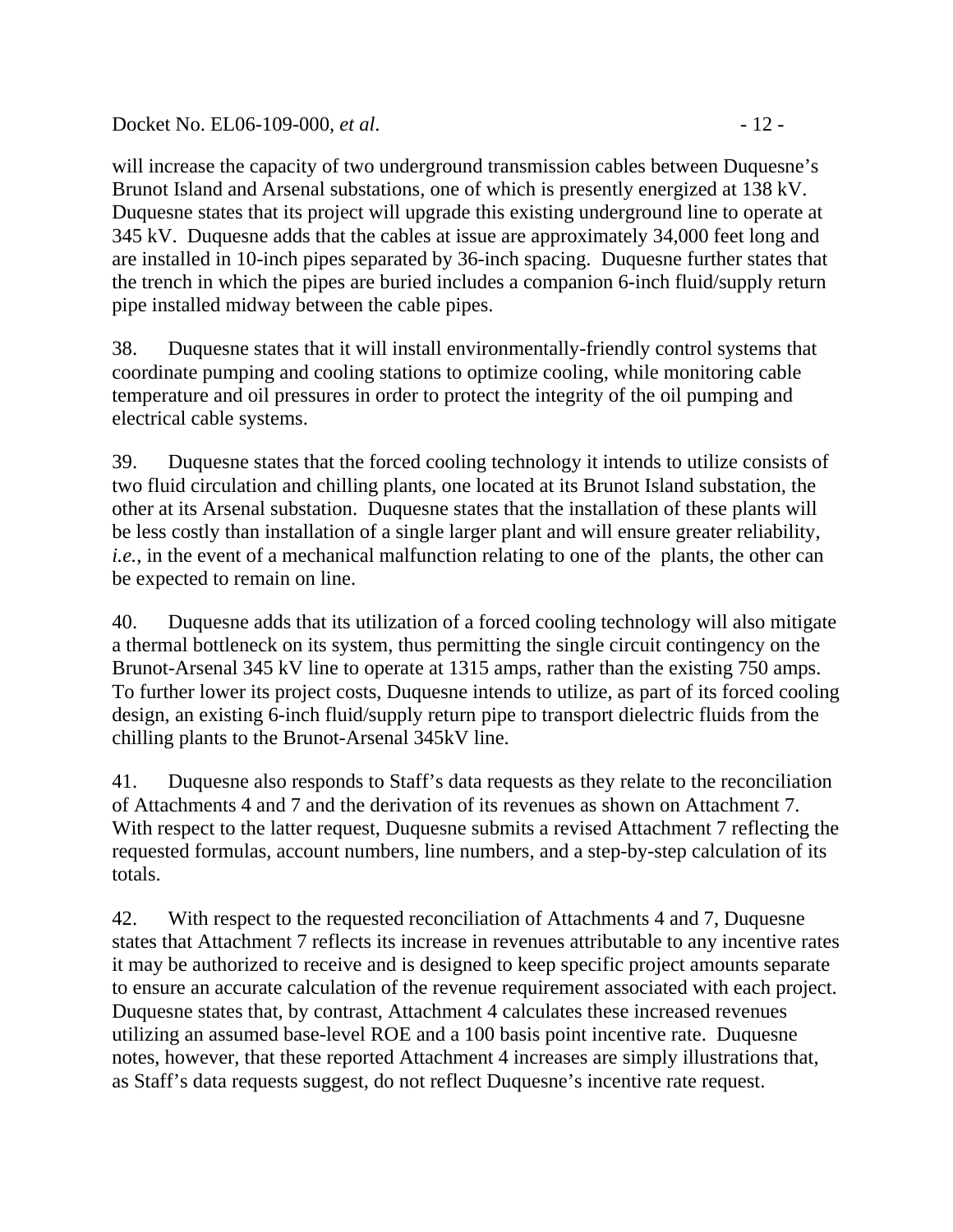Docket No. EL06-109-000, *et al.* - 13 -

43. Notice of Duquesne's data response filing was published in the *Federal Register* with interventions, protests and comments due on or before December 29, 2006.<sup>26</sup> A motion to intervene was timely filed by PJM and a motion to intervene and comments were filed by FirstEnergy. In its comments, FirstEnergy, reasserts its reservation of rights, as noted *supra* at P 29. FirstEnergy also clarifies that it does currently oppose Duquesne's requests for new rates.

44. On January 11, 2007, Duquesne filed an answer in which it notes that FirstEnergy, in its comments, presents no reason for the Commission to delay ruling on Duquesne's filings. On January 16, 2007, FirstEnergy filed an answer to Duquesne's answer, in which it requests that the Commission retain jurisdiction in this case to consider at a future date, as may be necessary, any costs which may be incurred by FirstEnergy as a result of Duquesne's project. FirstEnergy states that it reserves its right to be indemnified by Duquesne from any adverse impacts that Duquesne's project may have on its Beaver Valley nuclear units. FirstEnergy states that any additional expenses that Duquesne may incur as a result of adverse impacts from Duquesne's project should not be eligible for incentive rate treatment.

# **Discussion**

# **A. Procedural Matters**

45. Pursuant to Rule 214 of the Commission's Rules of Practice and Procedure,**<sup>27</sup>** the notices of intervention and timely, unopposed motions to intervene serve to make the entities that filed them parties to the proceedings in which they were filed. In addition, we will accept the unopposed late-filed interventions submitted by Dominion Retail and the Pennsylvania Commission.

46. Rule 213(a) of the Commission' Rules of Practice and Procedure**<sup>28</sup>** prohibits an answer to a protest and an answer to an answer, unless otherwise permitted by the

**<sup>27</sup>** 18 C.F.R. § 385.214 (2006).

**<sup>28</sup>** *Id.* at § 385.213(a)(2).

**<sup>26</sup>** 71 Fed. Reg. 75,961 (2006).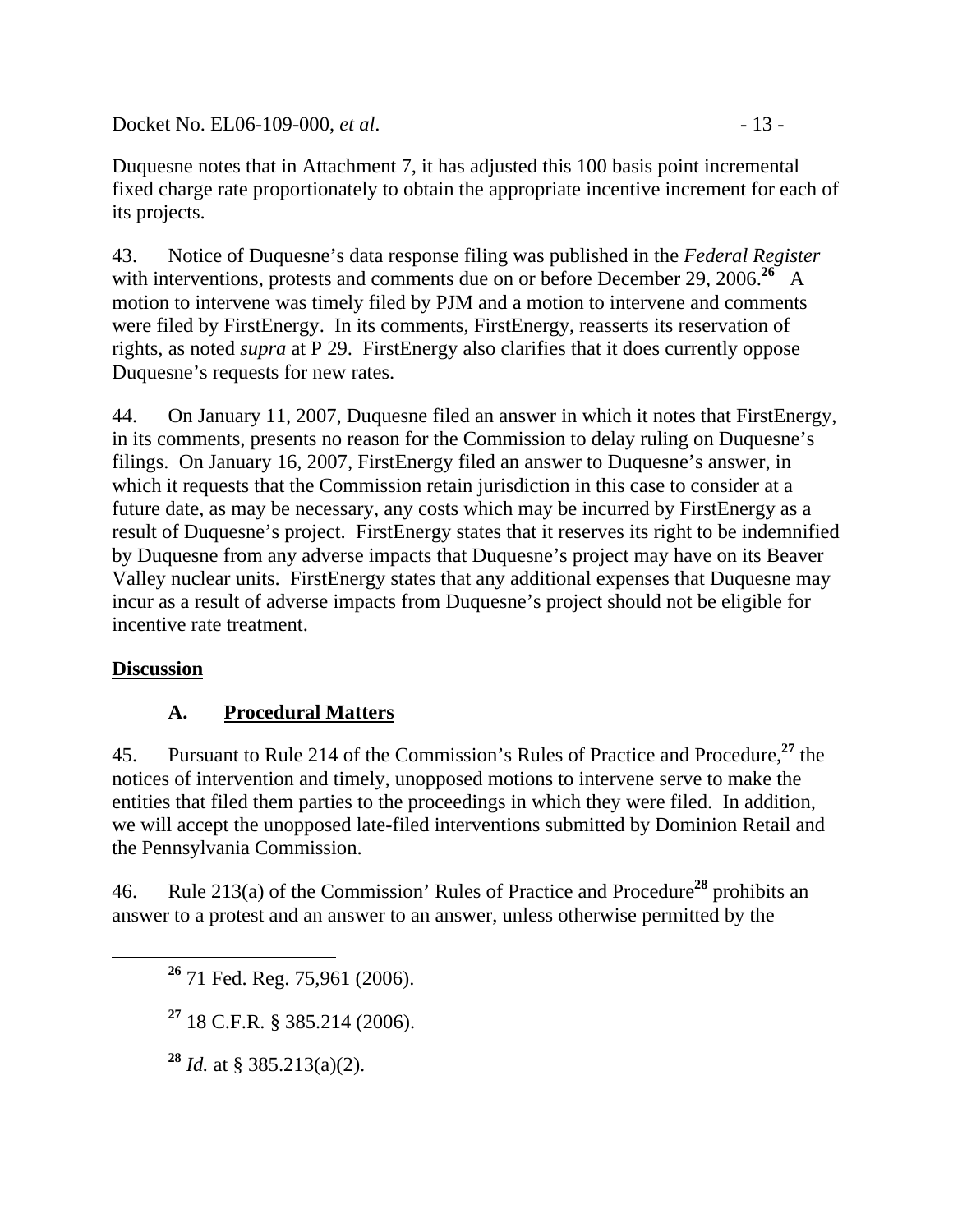Docket No. EL06-109-000, *et al.* - 14 -

decisional authority. We will accept the answers submitted by Duquesne, the Pennsylvania Commission and FirstEnergy, given the complex issues presented herein and because these answers have provided information that aided in clarifying the relevant facts, as discussed below.

# **B. Request for Section 219 Incentives**

# **1. Standard of Review**

47. In the Energy Policy Act of 2005 (EPAct 2005), Congress addressed the allowance of incentive-based rate treatments for new transmission construction.**<sup>29</sup>** Specifically, section 1241 of EPAct 2005 added a new section 219 to the FPA directing the Commission to establish, by rule, incentive-based (including performance-based) rate treatments. The Commission issued Order No. 679, which set forth processes by which a public utility could seek transmission rate incentives pursuant to section 219, including the incentives requested here by Duquesne.

48. Order No. 679 provided that a public utility may file under the FPA a petition for declaratory order or section 205 filing to obtain incentive rate treatment for transmission infrastructure investment that satisfies the requirements of FPA section 219, *i.e.*, the applicant must demonstrate that the facilities for which it seeks incentives either ensure reliability or reduce the cost of delivered power by reducing transmission congestion.**<sup>30</sup>** Order No. 679 also establishes a rebuttable presumption (as modified by Order No. 679- A) for: "(i) a transmission project that results from a fair and open regional planning process that considers and evaluates projects for reliability and/or congestion and is found to be acceptable to the Commission; or (ii) a project that has received construction approval from an appropriate state commission or state siting authority."**<sup>31</sup>** Order No. 679-A also clarifies the operation of this rebuttable presumption by noting that the authorities and/or processes on which it is based (*i.e.*, a regional planning process, a state commission, or siting authority) must, in fact, consider whether the project ensures reliability or reduces the cost of delivered power by reducing congestion.**<sup>32</sup>**

**<sup>29</sup>** *See* Pub L. No. 109-58, 119 Stat 594, 961 (2005).

**<sup>30</sup>** *See* 18 C.F.R. § 35.35(i).

**<sup>31</sup>** *See Id.*; Order No. 679-A, 117 FERC ¶ 61,345 at P 47.

**<sup>32</sup>** Order No. 679-A, 117 FERC ¶ 61,345 at P 49.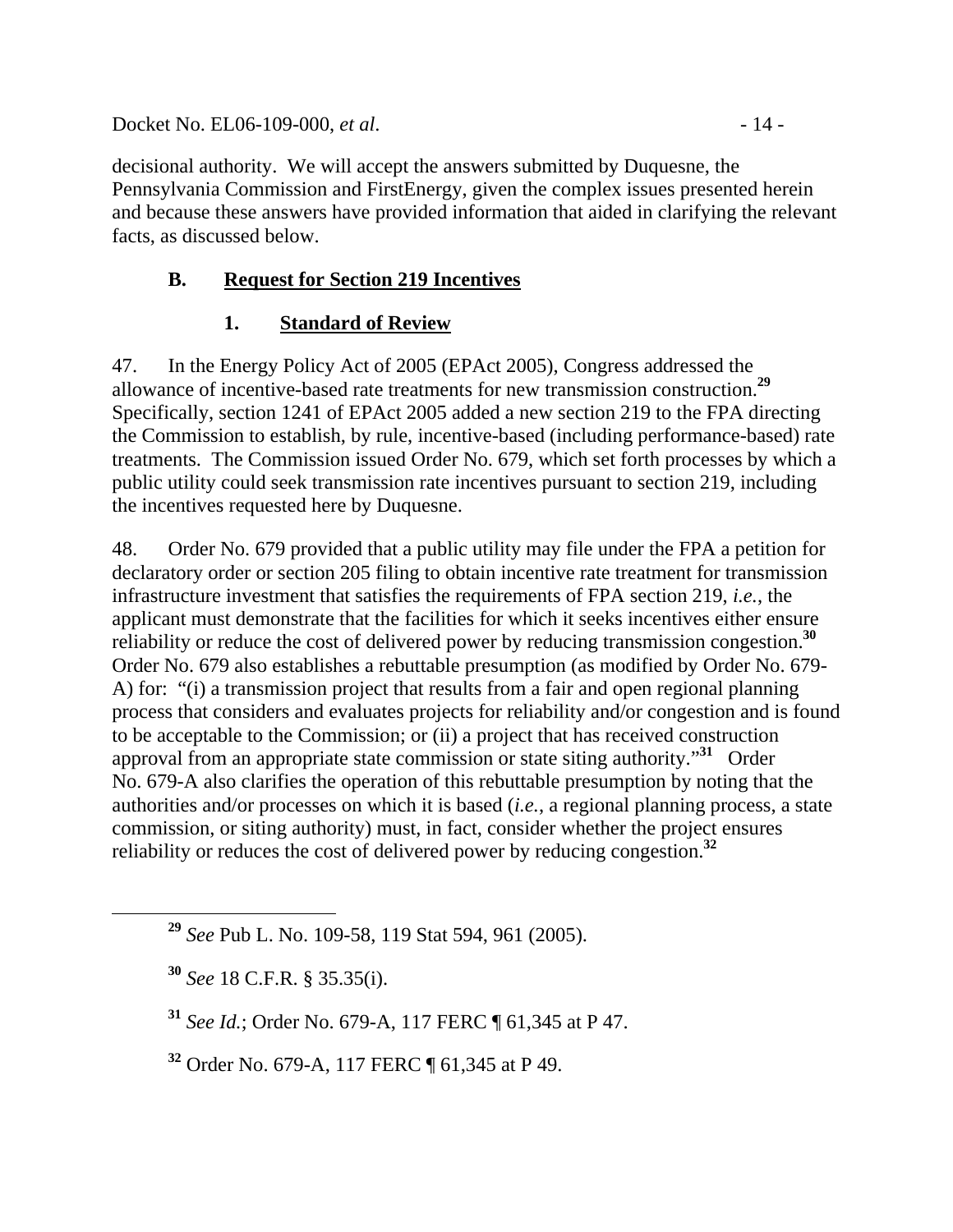Docket No. EL06-109-000, *et al.* - 15 -

49. In addition to satisfying this section 219 requirement, a proposed incentive rate must also be shown to have a nexus between the incentive sought and the investment being made. The Commission stated that in evaluating whether an applicant has satisfied the required nexus test, the Commission will examine the total package of incentives being sought, the inter-relationship between any incentives, and how any requested incentives address the risks and challenges faced by the project.**<sup>33</sup>** Applicants must provide sufficient explanation and support to allow the Commission to evaluate the incentives. In addition, the Commission has clarified that it retains the discretion to grant incentives that promote particular policy objectives, unrelated to whether or not a project presents specific economic risks or challenges.**<sup>34</sup>**

# **2. Incentives and the Commission's Nexus Requirement**

50. Duquesne seeks the following transmission investment incentives: (1) an upward adjustment of 150 basis points to its authorized base-level ROE; (2) inclusion of CWIP costs in rate base; (3) recovery of prudently incurred pre-commercial operations costs in its current rates; and (4) recovery of its abandonment costs if its project is cancelled due to factors beyond Duquesne's control. Duquesne also seeks 50 basis points for its continued membership in PJM. As discussed herein, we will grant Duquesne the 50 basis points for its continued membership in PJM and we will conditionally grant Duquesne's other requested incentives.**<sup>35</sup>** We find that Duquesne has satisfied the Commission's nexus requirement.

51. In Order No. 679-A, the Commission clarified that its nexus test is met when an applicant demonstrates that that total package of incentives requested is "tailored to address the demonstrable risks or challenges faced by the applicant."**<sup>36</sup>** By its terms, this

**<sup>34</sup>** *Id.* at fn 38.

**<sup>35</sup>** As discussed later in this order, the Commission requires additional information from Duquesne to determine whether certain of its projects meet the requirements of section 219.

**<sup>36</sup>** Order No. 679-A at P 40.

**<sup>33</sup>** 18 C.F.R. § 35.35(d); Order No. 679, 116 FERC ¶ 61,057 at P 26. *See also*  Order No. 679-A, 117 FERC  $\P$  61,345 at P 21 ("By this we mean that the incentive(s) sought must be tailored to address the demonstrable risks and challenges faced by the applicant in undertaking the project.").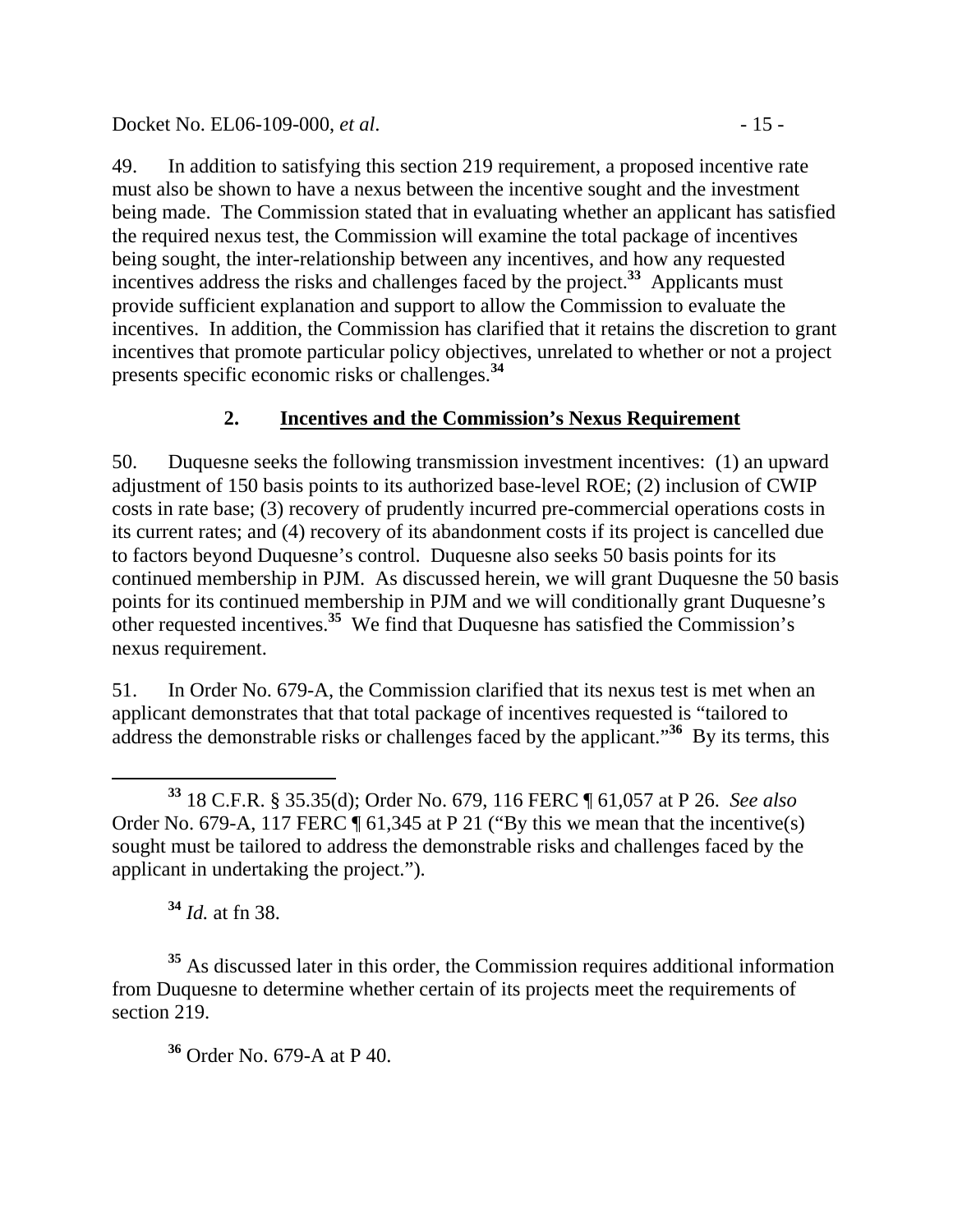#### Docket No. EL06-109-000, *et al.* - 16 -

nexus test is fact-specific and requires the Commission to review each application on a case-by-case basis. Notably, the Commission chose not to adopt a list of criteria or characteristics that must be met by every applicant before an incentive would be approved.**<sup>37</sup>** The Commission recognized that it would be impossible to identify every conceivable challenge or risk faced by an applicant, or to develop *a priori* a menu of incentives that would or would not be appropriate given a particular set of risks and challenges.**<sup>38</sup>** In two recent orders, the Commission approved incentives for large, highvoltage, multi-state projects.**<sup>39</sup>** In those orders the applicants demonstrated the required nexus between the incentives requested and the risks and challenges associated with their project based on the unique facts of those cases. However, we will not evaluate every new application for incentives based on the unique facts of the *AEP* and *Allegheny*  cases.<sup>40</sup> Consistent with our exercise of ratemaking authority under section 205, our

**<sup>38</sup>** In addition, the Commission chose not to be so bounded to a limited and arbitrary set of criteria or characteristics because doing so would have impaired our ability to fulfill Congress' mandate that we "promote reliable and economically efficient transmission and generation of electricity by promoting capital *investment* in the enlargement, improvement, maintenance, and operation of *all facilities for the transmission of electric energy in interstate commerce* . . . ." (emphasis added) 16 U.S.C.  $§ 824s(b)(1).$ 

**<sup>39</sup>** *American Electric Power Service Corp.,* 116 FERC ¶ 61,059 (2006), *on reh'g*, 118 FERC ¶ 61,041 (2007) (herein, *AEP*) and *Allegheny Energy, Inc. et al.* 116 FERC ¶ 61,058 *on reh'g*, 118 FERC ¶ 61,042 (2007) (herein, *Allegheny*).

**<sup>40</sup>** For example, section 219 of the FPA cannot be so narrowly read as to allow incentive based rate treatment only if the cost of the project in absolute terms or in relation to the applicant's current transmission base is high, if the proposal crosses several jurisdictions, if the project takes a long time to complete, and if the applicant would otherwise be required to build the project without an incentive. Indeed, the Commission may find that incentive based rate treatment is appropriate even if these characteristics are not present, as long as the proposed project ensures reliability or (continued)

**<sup>37</sup>** Adoption of a static list of characteristics for use in evaluating all requests for incentive-based rate treatment also could unreasonably chill the creativity of the industry in developing and proposing new and worthwhile technologies or products that otherwise meet the criteria set forth in section 219 and in Order Nos. 679 and 679-A. We do not want to discourage an applicant that develops a worthwhile product or proposal from submitting its proposal for our consideration simply because the product or proposal did not meet a predetermined list of characteristics.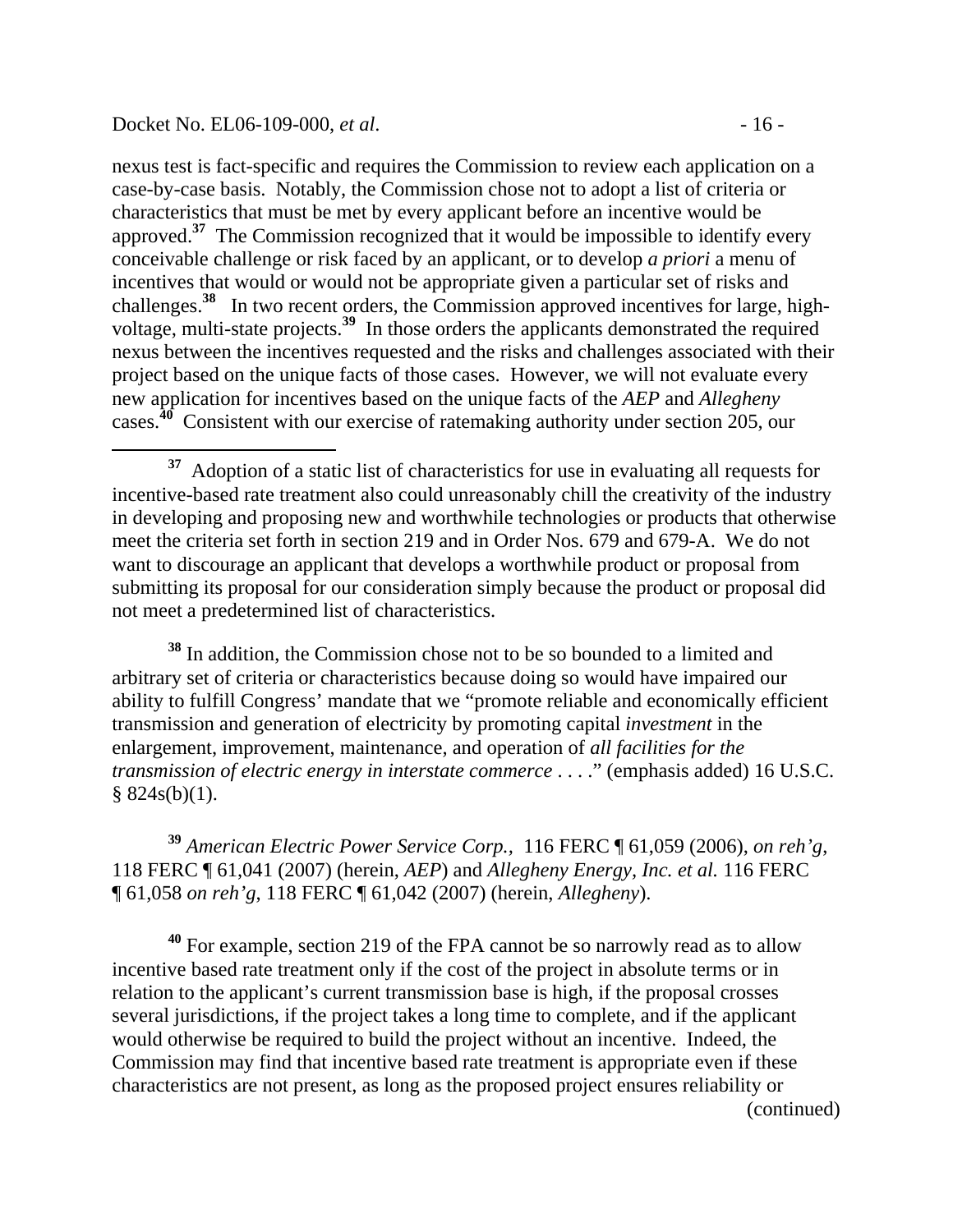Docket No. EL06-109-000, *et al.* - 17 -

evaluation of incentive rate proposals will be fact specific and will rely on the requirements established in the enabling statute and our regulations promulgated thereunder.

52. Duquesne has demonstrated that its project is not routine in terms of the investment it will require. In fact, Duquesne's project will require a significant investment and thereby presents financing challenges not faced by an ordinary transmission investment. Specifically, Duquesne points out that its project will require an investment of approximately \$184 million, which is roughly 76 percent of its current net transmission plant in service. Duquesne notes that this investment represents a major capital commitment for a company the size of Duquesne. Moreover, the project will require Duquesne to make annual transmission plant expenditures over the next several years that will be approximately eighteen times its average expenditures over the last five years.<sup>41</sup> Duquesne's significant proposal for its new Baseline facilities and its plan to install them under an accelerated construction schedule to provide the proven reliability benefits sooner rather than later can hardly be called routine.

53. Moreover, unlike the ordinary transmission project, Duquesne points out that it is under no state obligation to construct its project, *i.e.*, that instead of investing its capital in another venture, Duquesne has voluntarily chosen to invest its capital in a project that will increase the reliability of its facilities and/or reduce the cost of delivered power to customers by reducing transmission congestion.**<sup>42</sup>** Duquesne also points out that its current credit rating for its senior debt is BBB, *i.e.*, a minimum investment rating for an electric utility, and that the financing of its project could further affect this rating in a way that could increase its borrowing costs and the rates paid by its customers. Subject to Duquesne's compliance filing requirement, as discussed below, we find that granting Duquesne a higher authorized ROE for its project will assist Duquesne in financing its project, and help preserve its credit quality.

54. We also agree that Duquesne's project entails significant regulatory and technological risk. Specifically, Duquesne's project will involve the construction of high

reduces the cost of electric energy by reducing congestion, and a nexus is shown as required under section 219 of the FPA and Order Nos. 679 and 679-A. As explained below, Duquesne's Baseline facilities satisfy those requirements.

**<sup>41</sup>** *See* Exh. Nos. DLC-1 at 26 and DLC-19 at 3.

 $\overline{a}$ 

**<sup>42</sup>** *See* Exh. No. DLC-19 at 7-8 (testimony of witness Fields describing other investment opportunities of Duquesne's affiliates).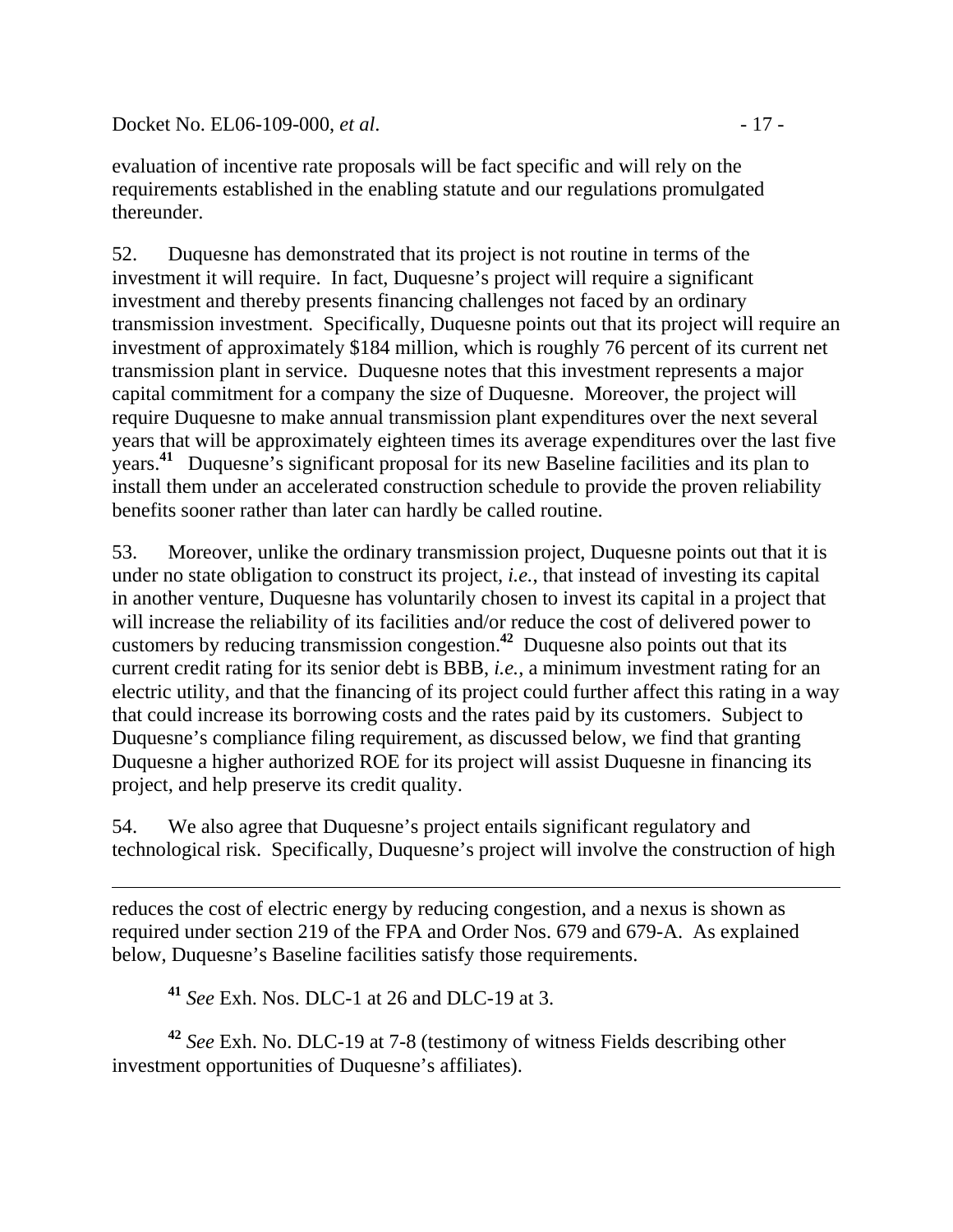#### Docket No. EL06-109-000, *et al.* - 18 -

voltage transmission lines through urban areas that will require local approvals that have yet to be obtained. Obtaining these approvals may impose on Duquesne additional costs and uncertainty. In addition, a significant portion of Duquesne's project will involve underground construction using new technologies.

55. Based on the evidence and support provided by Duquesne, we find that Duquesne total package of incentives satisfies the Commission's nexus requirement. Below we turn to a discussion of the individual incentives.

### **a. ROE**

56. We agree with Duquesne, subject to the conditions outlined below, that an ROE incentive will assist Duquesne in managing the risks outlined above (with benefits that will inure to ratepayers). In addition to the regulatory and financial risks discussed above, we also find that the utilization of new technology for underground construction, which will enhance service reliability for Duquesne's customers and provide contingency protection, will also entail specific risks warranting an ROE adjustment.

57. In response to the concerns raised by the Pennsylvania OCA and the Pennsylvania Commission regarding the potential excessiveness of Duquesne's requests *vis a vis* its risks of not recovering the costs at issue, we find that a 100 basis point incentive is more appropriate because the CWIP, abandonment, and pre-commercial cost incentives have served to reduce Duquesne's overall risk <sup>43</sup> Duquesne's requested incentives fall within the scope of incentives outlined in Order No. 679 and have been supported by Duquesne's demonstration that there is a nexus between the incentive sought and the risks faced by Duquesne. Regarding the Pennsylvania OCA concern that the return reflect appropriate risk, we clarify that not only is the ROE incentive adjusted to reflect the appropriate risk, but also in the hearing proceedings discussed below, Duquesne's overall range of reasonableness will be established, as well as a determination of where, within that range, its base level ROE should be set.<sup>44</sup> The ROE incentives approved (50 basis points) and conditionally approved (100 basis points for certain projects) will be bounded by the upper end of the zone of reasonableness determined at hearing. The

**<sup>43</sup>** Order No. 679-A, 117 FERC ¶ 61,345 at P 6 ("If some of the incentives in the package reduce the risks of the project, that fact will be taken into account in any request for an enhanced ROE.").

**<sup>44</sup>** Order No. 679-A, 117 FERC ¶ 61,345 at P 68.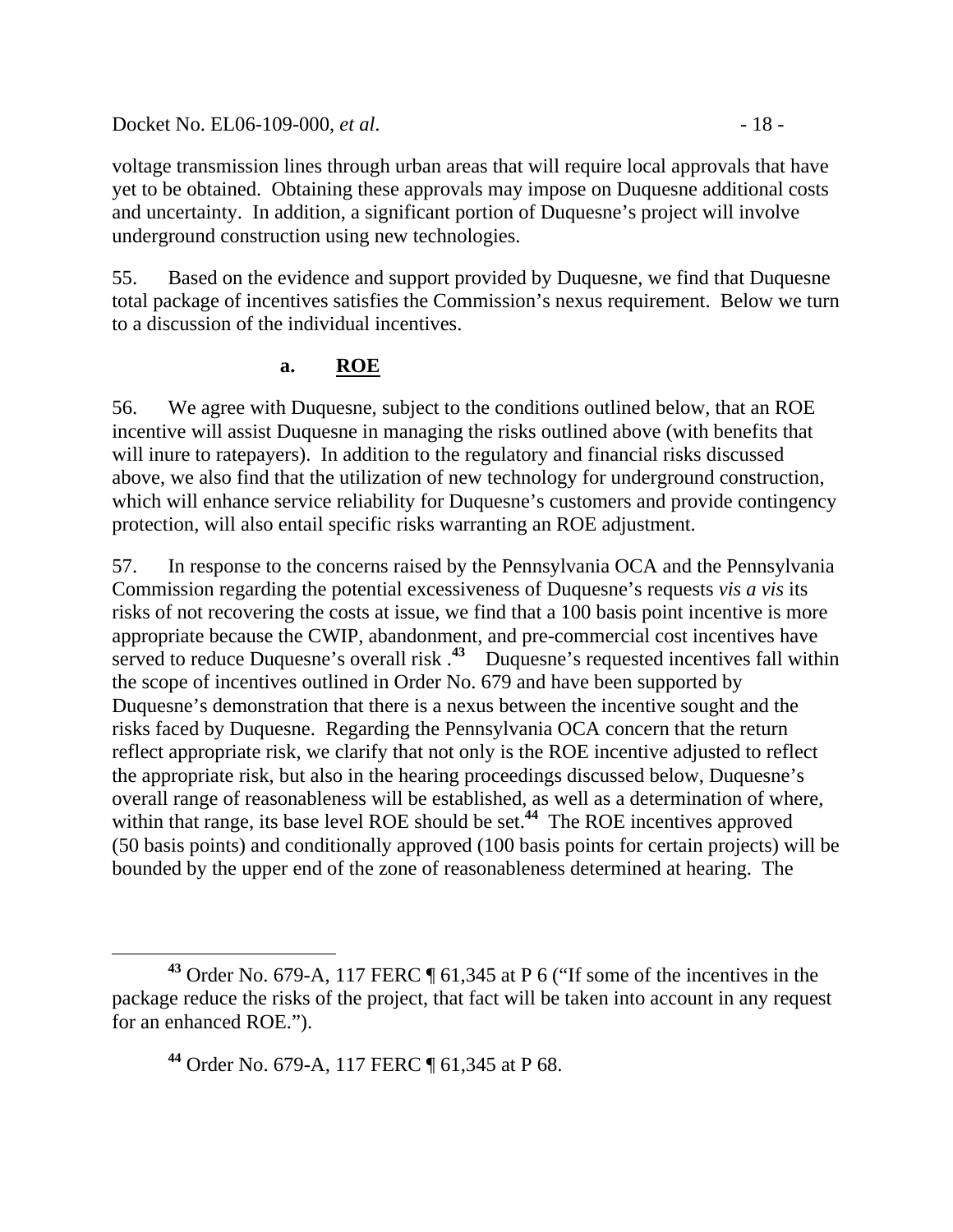Docket No. EL06-109-000, *et al.* - 19 -

hearing will not serve to ascertain the risk of these projects; rather, just like a hearing on rate of return for a public utility not seeking incentives, the hearing will produce a range of reasonable returns for the public utility.

58. Accordingly, we conditionally find that Duquesne should be granted an incentive ROE in the upper end of the range of reasonableness up to 150 basis points above the base-level ROE.

# **b. CWIP Recovery and Pre-Commercial Operations Costs**

59. We also find that Duquesne has shown a nexus between its CWIP recovery and pre-commercial operations costs proposals and its planned investment. Specifically, we find that permitting these incentives will further the goals of section 219 by providing upfront regulatory certainty and rate stability. In addition, the current cash flow provided by these incentives will ease the pressures on Duquesne's finances caused by the construction of its project. We agree with Duquesne that without these incentives, Duquesne could experience deterioration in its credit quality that could lead to higher rates and commitment fees under its current revolving credit facility, in addition to increasing its borrowing costs under any new long-term borrowing arrangements.**<sup>45</sup>** We also agree that its proposal to recover its prudently-incurred pre-commercial operations costs in its current rates strikes an appropriate balance between the company's need to maintain its credit quality against the interests of its customers in paying reasonable rates.

60. With respect to Duquesne's inclusion of CWIP in its rate base, we clarify that this incentive will apply exclusively to the ability to earn a return on construction costs. Order No. 679 distinguished between transmission-related CWIP and prudently incurred pre-construction/pre-commercial operations costs.**<sup>46</sup>** While Order No. 679 permits the pre-construction/pre-commercial costs to be expensed and recovered in current rates, it only provides for transmission-related CWIP to be included in rate base.

### **c. Abandonment Recovery**

61. We also find that Duquesne has shown a nexus between its abandonment recovery incentive and its planned investment. As noted in Order No. 679, the Commission will

**<sup>46</sup>** *Id.* at P 115 (adopting the proposal "to give public utilities, where appropriate, the ability to include 100 percent of prudently incurred transmission related CWIP in rate base and to expense prudently incurred "pre-commercial costs").

**<sup>45</sup>** *See* Exh. No. DLC-19 at 6.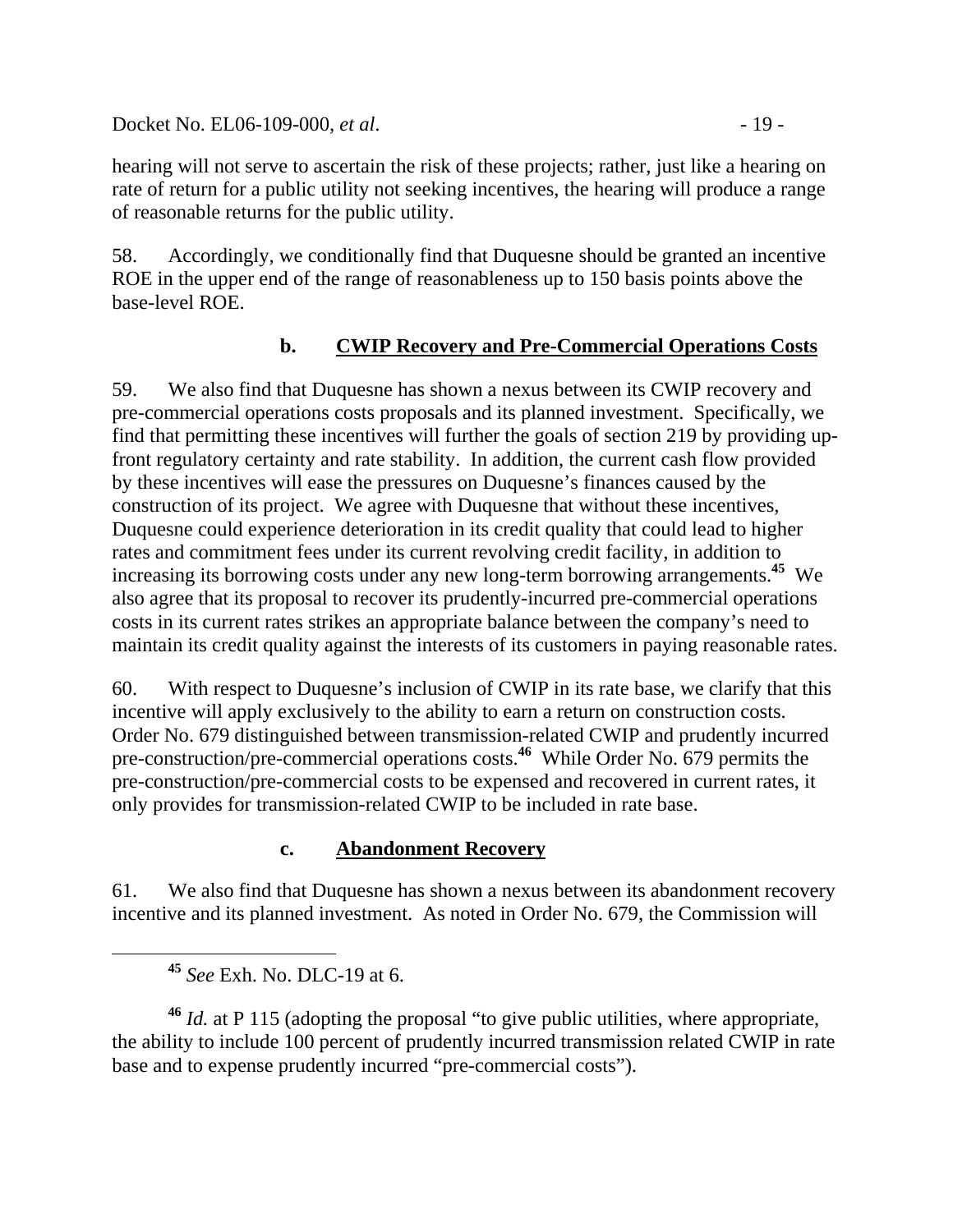### Docket No. EL06-109-000, *et al.* - 20 -

allow for recovery through transmission rates of 100 percent of prudently-incurred costs associated with abandoned transmission projects, if such abandonment is outside the control of management.**<sup>47</sup>** We find that this incentive will be an effective means to encourage the completion of Duquesne's project. For example, Duquesne notes that the RTEP process allows PJM to cancel a project that has been accepted in the RTEP should PJM conclude that the conditions that originally supported the construction of the expansion have changed (*i.e*., the RTEP is revised); this introduces an element of risk that is not faced by a utility proposing to build transmission outside of an RTO planning context. Duquesne also notes that it has not obtained all of the needed permits and local approvals to proceed with all phases of its project.

# **2. Section 219 Requirements**

62. Having found that the requested incentives have been supported by Duquesne, we next turn to whether Duquesne's projects for which the incentives are sought satisfy the requirements of section 219, *i.e.*, whether projects ensure reliability or reduce the cost of delivered power by reducing transmission congestion. Duquesne asserts that its project, including each of its component parts, has been approved by PJM's RTEP process and that it therefore satisfies the rebuttable presumption applicable to its section 219 burden.**<sup>48</sup>** No party contests Duquesne's assertion.

63. However, our review of the PJM RTEP process, as reflected in the PJM Operating Agreement and PJM manuals, and the specific findings made by PJM in connection with Duquesne's project, as reflected in PJM's 2006 RTEP, reveals that only a portion of Duquesne's project, as identified below, is supported by PJM's determination of reliability. The Commission's regulations, at section 35.35(i), allow for a rebuttable presumption to the extent the relevant approval process evaluates the project for reliability and/or for congestion relief purposes. If the approval process does not confirm

**<sup>47</sup>** Order No. 679, 116 FERC ¶ 61,057 at P 163.

**<sup>48</sup>** As noted above, the Commission's rebuttable presumption may be supported either by a showing that the project has resulted from a fair and open regional planning process that considers and evaluates projects for reliability and/or congestion (the asserted grounds relied upon by Duquesne), or that the project has received construction approval from an appropriate state commission or state siting authority. *See supra* P 49.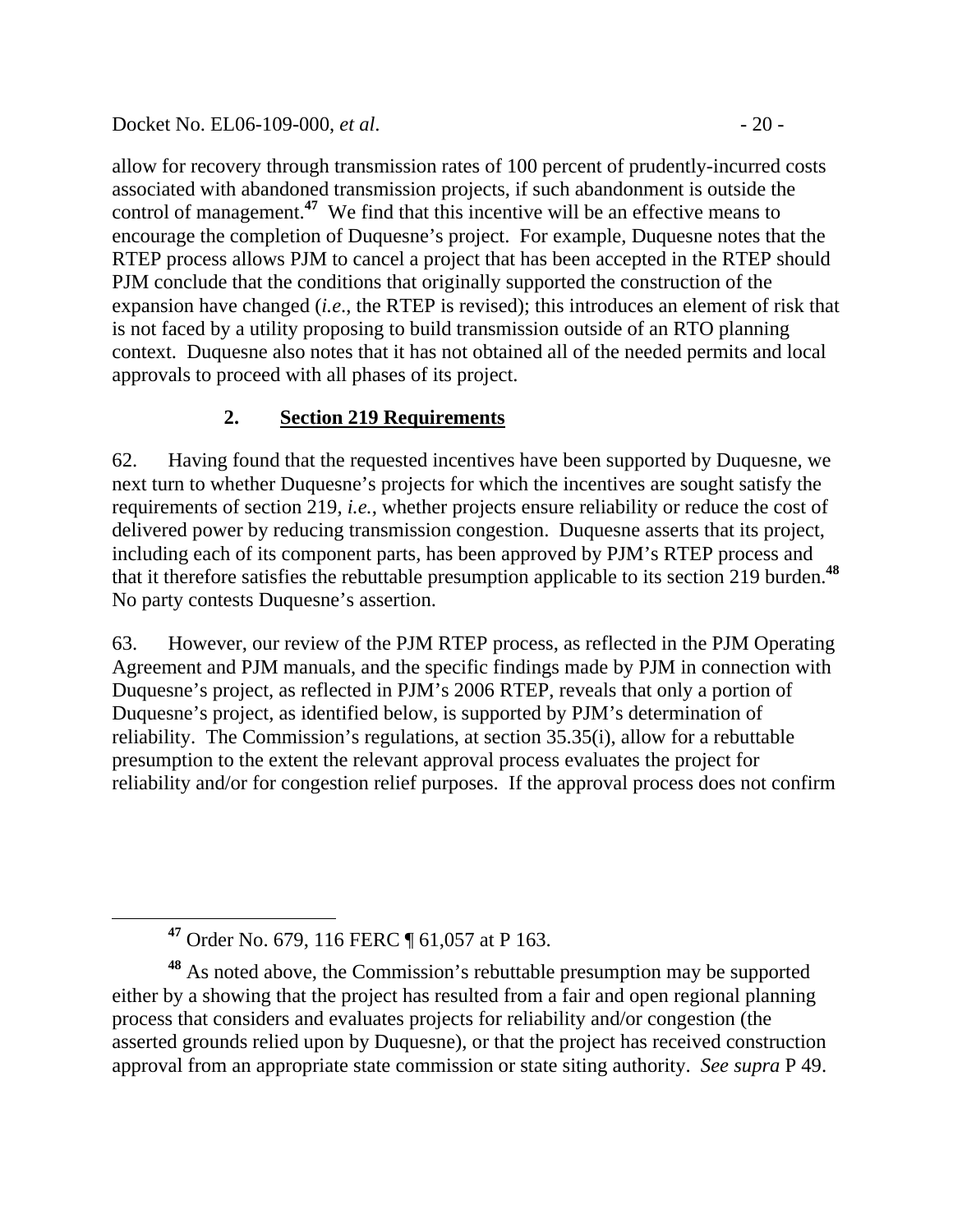Docket No. EL06-109-000, *et al.* - 21 -

that the project ensures reliability or reduces the cost of delivered power by reducing congestion, the applicant bears the burden of demonstrating that its project satisfies these criteria.**<sup>49</sup>**

64. We consider first, then, whether PJM's RTEP process may be relied upon by Duquesne as a rebuttable presumption supporting its section 219 showing. PJM's RTEP protocols require PJM to "consolidate the transmission needs of the region into a single plan which is assessed on the bases of maintaining the reliability of the PJM Region in an economic and environmentally acceptable manner and in a manner that supports competition in the PJM Region."**<sup>50</sup>** PJM's manuals, however, also identify two separate categories of projects that may be included in PJM's RTEP, namely "Baseline" upgrades and "Transmission Owner Identified" (TOI) upgrades.**<sup>51</sup>** Specifically, Manual 14-C defines a Baseline upgrade as a "required" upgrade which is the direct result of a PJM study finding, as included in PJM's RTEP. A TOI upgrade, by contrast, is a project undertaken by the transmission owner for its own reasons.

65. Duquesne notes in its application that its project includes 22 individual upgrades.**<sup>52</sup>** Of these upgrades, PJM's 2006 RTEP identifies eight as "Baseline." With respect to these Baseline upgrades, PJM has made the requisite reliability determination, finding that these upgrades will directly benefit one or more transmission owner zones for the purpose of maintaining reliability.**<sup>53</sup>** There is no evidence in the record that contradicts the findings by PJM.

66. Based on these determinations and the processes pursuant to which they were made, we will grant Duquesne's eligibility request as it relates to its eight Baseline upgrades. These upgrades, for the reasons noted above, satisfy our section 219 rebuttable

**<sup>49</sup>** 18 C.F.R. § 35.35(i)(2).

**<sup>50</sup>** *See* PJM Operating Agreement, Schedule 6 (Regional Transmission Expansion Planning Protocol) at section 1.4(a).

**<sup>51</sup>** *See* PJM Manual 14-C (Generation and Transmission Interconnection Facility Construction) at p. 36, issued at http://www.pjm.com/contributions/pjmmanuals/pdf/m14b.pdf.

**<sup>52</sup>** *See* Duquesne petition at Attachment B.

**<sup>53</sup>** *See* PJM 2006 RTEP at p. 11. RTEP-identified Baseline upgrades also include upgrades that will ensure PJM's ability to continue to serve load reliably. *Id.* at p. 36.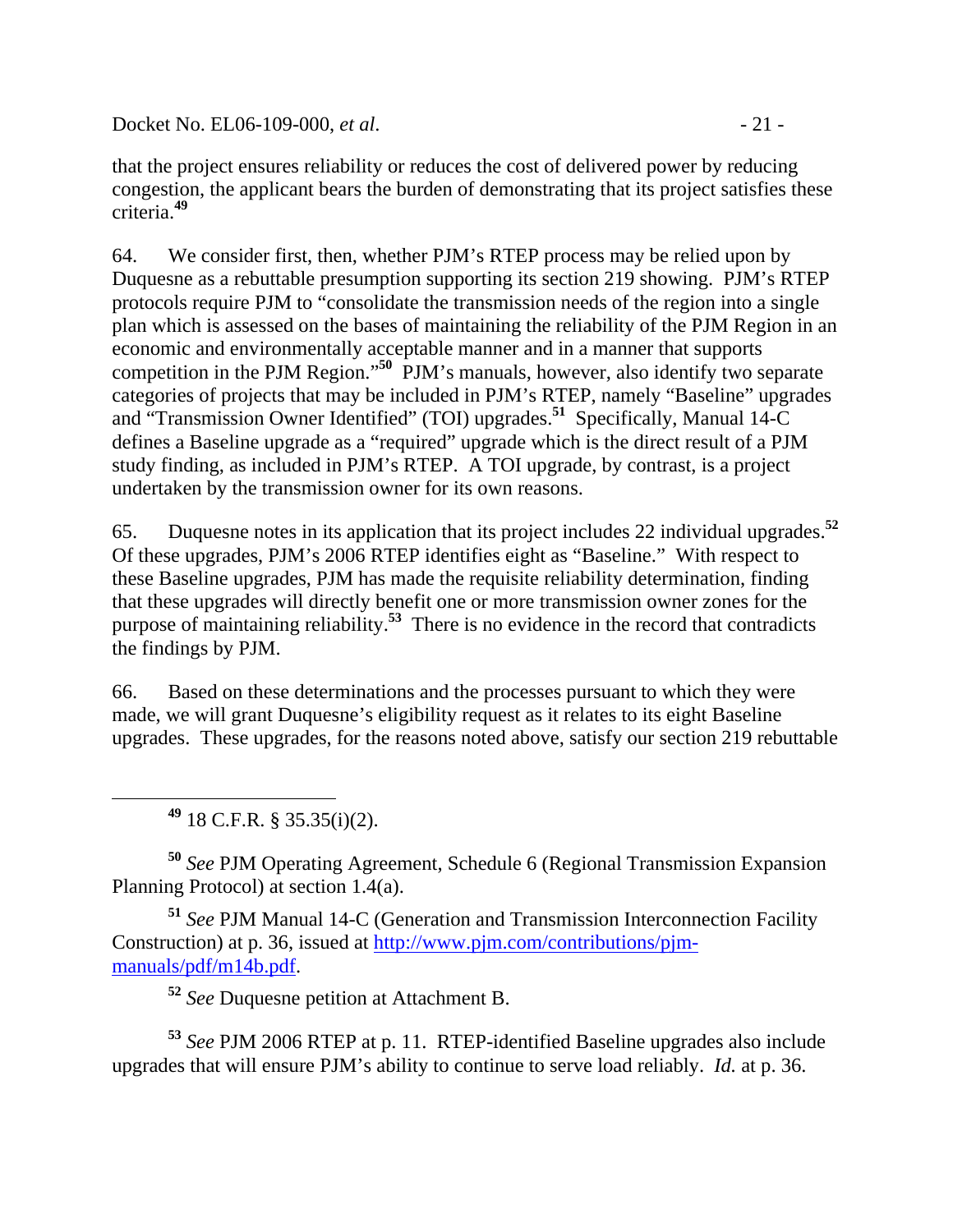#### Docket No. EL06-109-000, *et al.* - 22 -

presumption because they will ensure reliability.**<sup>54</sup>** However, we cannot make this finding as it relates to Duquesne's TOI upgrades. TOI upgrades, as noted above, are not reviewed by PJM using the same process as Baseline projects. Unlike its Baseline project determinations, in which PJM makes authoritative declarations as to whether a given project mitigates congestion, or ensures PJM's ability to continue to serve load reliably, PJM makes no such declaration for TOI upgrades; PJM merely includes the TOI upgrade in its power flow studies so that its impact can be considered when looking at PJM system conditions and Baseline projects.<sup>55</sup> Thus, we find that the PJM RTEP has made no determinations with respect to Duquesne's TOI upgrades that would satisfy the Commission's section 219 rebuttable presumption.

67. Duquesne next suggests that, notwithstanding the operation of the Commission's rebuttable presumption, its project (presumably including its TOI upgrades) ensures reliability because it will: (i) relieve loading constraints along the northeastern portion of its system; (ii) provide critically needed contingency capacity; (iii) improve voltage to heavily loaded substations currently supplied from Duquesne's 69 kV system; and (iv) provide a contingency supply for Pittsburgh. However, Duquesne has failed to support these assertions with an analysis and has failed to meet its evidentiary burden as it relates to these claims.

68. Accordingly, we will conditionally grant Duquesne's eligibility requests as they relate to Duquesne's TOI upgrades, subject to the requirement that Duquesne submit additional evidence to support either: (i) the application of our rebuttable presumption on state siting grounds, under section  $35.35(i)(1)(ii)$ ; or (ii) its section 219 evidentiary burden without relying on the rebuttable presumption provisions of section 35.35(i). Duquesne's proffer of evidence may include, but need not be limited to: (i) an engineering affidavit attested to by a responsible company official; (ii) a study performed by Duquesne showing the effects of each of these upgrades on reliability or the delivered

**<sup>54</sup>** *See* PJM Manual 14C at p. 36 ("Baseline upgrades [are] (required transmission system upgrades which are *a direct result of a study finding from PJM* [emphasis added] and become part of the RTEP)").

**<sup>55</sup>** PJM's 2006 RTEP states, "TOI upgrades . . . are coordinated with PJM engineering staff for inclusion in pertinent power flow analyses so that their impact on the PJM system conditions can be assessed." *See Id.* at p. 75.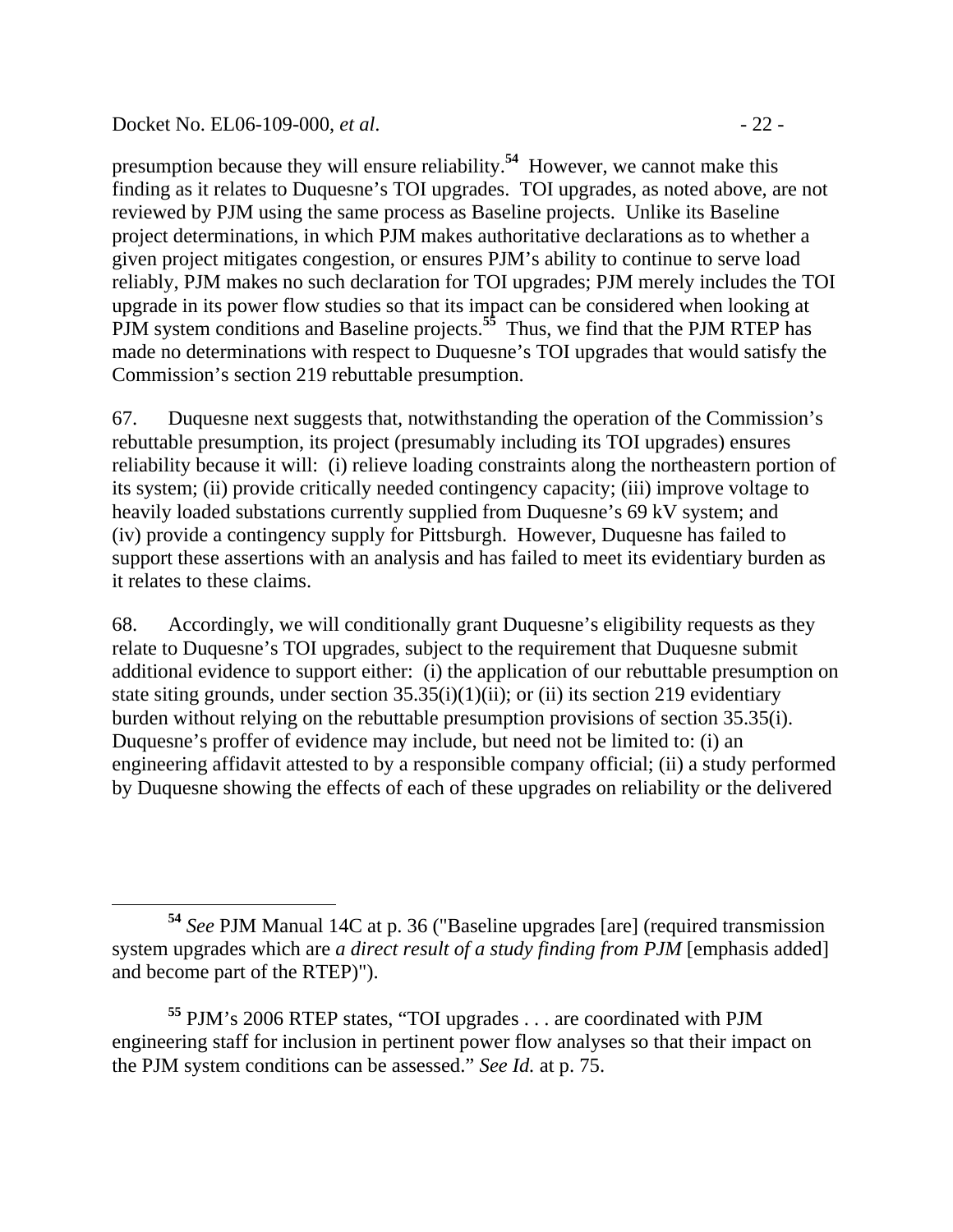Docket No. EL06-109-000, *et al.* - 23 -

cost of power;**<sup>56</sup>** and/or (iii) state siting approvals with accompanying needs assessments for each upgrade. We will require Duquesne to address these matters in a compliance filing to be made within 30 days of the issuance of this order.

# **C. Whether Duquesne's Proposed Formula Rate Should be Accepted**

69. For the reasons discussed below, we will accept Duquesne's proposed formula rate, subject to conditions and nominal suspension, to become effective December 1, 2006, as requested.**<sup>57</sup>** We will also establish hearing and settlement judge procedures. Our preliminary analysis of the components of Duquesne's proposed formula rate, including Duquesne's proposed 11.81 percent ROE and certain other elements of Duquesne's filing as discussed below, indicate that these components of the proposed formula have not been shown to be just and reasonable and may be unjust, unreasonable, unduly discriminatory or preferential, or otherwise unlawful. Accordingly, we will set these issues for hearing, as identified below.**<sup>58</sup>**

70. First, we set for hearing Duquesne's proposed 11.81 percent ROE, including the composition of its proxy group, capital structure, and related ROE issues.

71. With respect to its proposed proxy group, Duquesne proposes to include AEP, Dominion, Duke, Exelon, FirstEnergy, PPL, SCANA and Southern. Certain of these companies own transmission assets within the PJM system (*i.e.*, AEP, Dominion, Exelon, FirstEnergy, and PPL) and therefore may be regarded as presumptively representative companies in terms of their overall risk profiles. However, the other companies relied upon by Duquesne (*i.e.*, Duke, SCANA and Southern) do not own transmission assets

**<sup>58</sup>** The ROE incentives of 100 basis points and 50 basis points are not set for hearing. In this order, we approve the 50 basis points, the 100 basis points for projects that have met the section 219 requirements and conditionally approve the 100 basis points for other projects for which Duquesne is directed to provide additional information.

**<sup>56</sup>** Duquesne, in its petition, states that the results of these analyses, when compared to a 2010 analysis, showed that the problems it had identified would be resolved. To support these assertions, Duquesne should provide detailed analysis by identifying limits or overloading element(s) due to single contingency conditions and project(s) which will mitigate the particular limitation or overloading.

**<sup>57</sup>** *Allegheny,* 111 FERC ¶ 61,308 at P 51.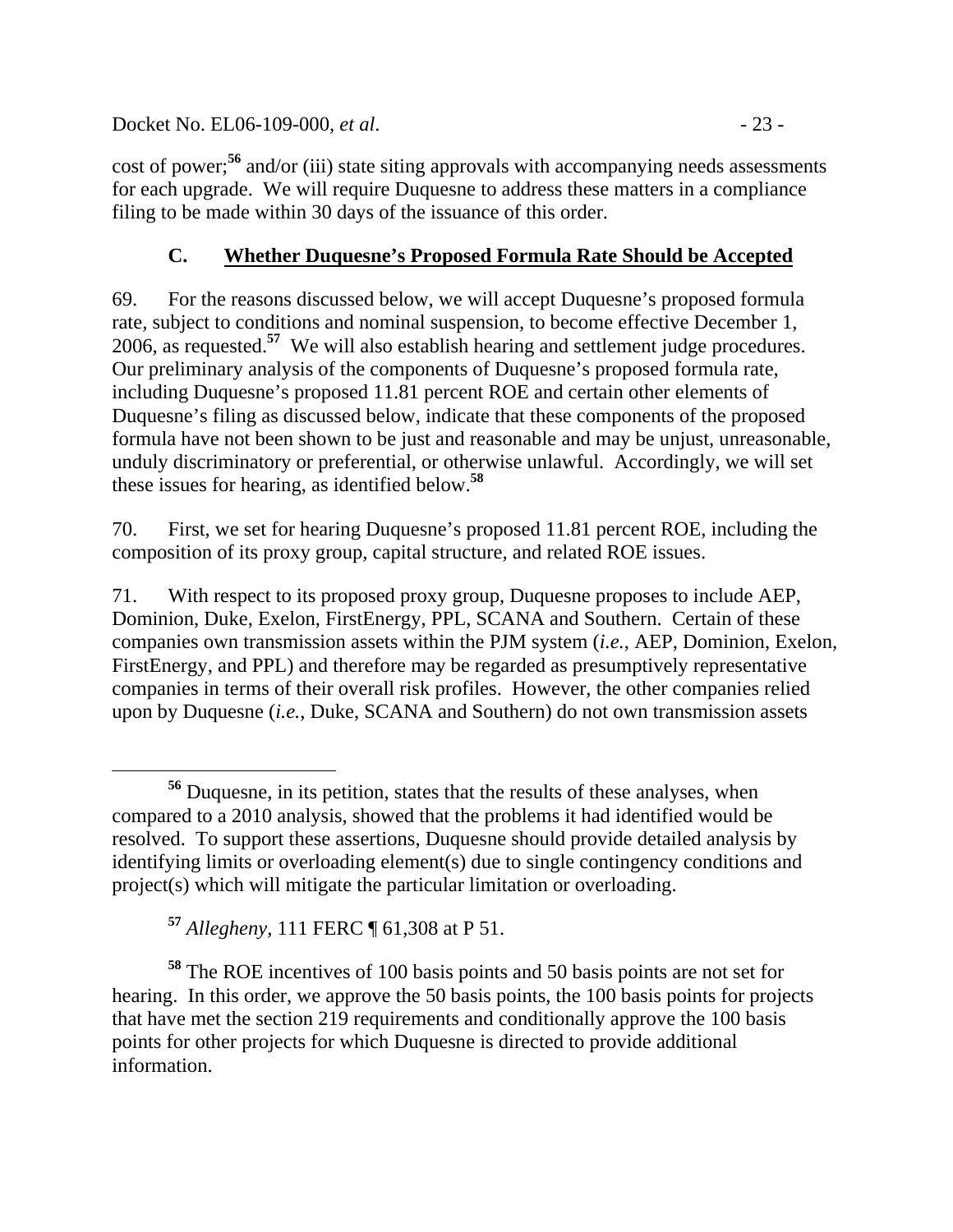Docket No. EL06-109-000, *et al.* - 24 -

within PJM, nor do they own transmission assets within a broader organized market. The Commission also notes that Duquesne has not explained why the low ROE in its proxy group (AEP) was removed from the zone of reasonableness.

72. In *Midwest Independent Transmission System Operator, Inc.*, **<sup>59</sup>** the Commission accepted a proxy group of Midwest ISO transmission owners, in setting an ROE applicable to the participating transmission owners in the Midwest Independent Transmission System Operator, Inc. (Midwest ISO).**<sup>60</sup>** In *Bangor Hydro*, the Commission utilized a 10-company proxy group made up of northeast utility companies, *i.e.*, transmission owning entities doing business in the RTO at issue (ISO New England, Inc. (ISO New England)), as well as in the broader, but inter-related RTO markets operated by PJM and the New York Independent System Operator, Inc. (New York ISO). Applying these precedents here, we reject Duquesne's proposal to include in its proxy group companies that have no direct link to PJM or to the broader RTO markets with which PJM interacts.

73. However, we will not impose here a substitute proxy group, without the benefit of a fully developed record addressing this issue. Instead, we will permit participants to consider at hearing the use of an RTO proxy group comprised of PJM Transmission Owners, or an RTO proxy group with a direct correlation to PJM or to the broader RTO markets with which PJM interacts. In addition, we will permit participants to consider the appropriateness of including or excluding particular companies that comprise these RTO regions.**<sup>61</sup>**

**<sup>60</sup>** *See Midwest ISO ROE Order*, 100 FERC ¶ 61,292 at P 32.

**<sup>61</sup>** In *Bangor Hydro*, for example, we considered (but rejected) the exclusion of PPL due to the alleged outlier status of its growth rate. We also considered (and accepted) the exclusion of UGI due to its primary status as a natural gas company. Finally, we considered (but rejected) the exclusion of PSEG and Exelon due to the proposed merger of these companies. *See Bangor Hydro*, 117 FERC ¶ 61,129 at P 37 and 67. The Commission also found that it was appropriate to exclude from consideration in the proxy group companies whose low-end ROEs were lower than their reported debt costs. *Id.* at P 39 and P 53.

**<sup>59</sup>** 100 FERC ¶ 61,292 (2002) (*Midwest ISO ROE Order*), *order on reh'g*, 102 FERC ¶ 61,143 (2003), *order on remand*, 106 FERC ¶ 61,302 (2004), *aff'd, Public Service Comm'n of Kentucky v. FERC*, 397 F.3d 1004 (D.C. Cir. 2005).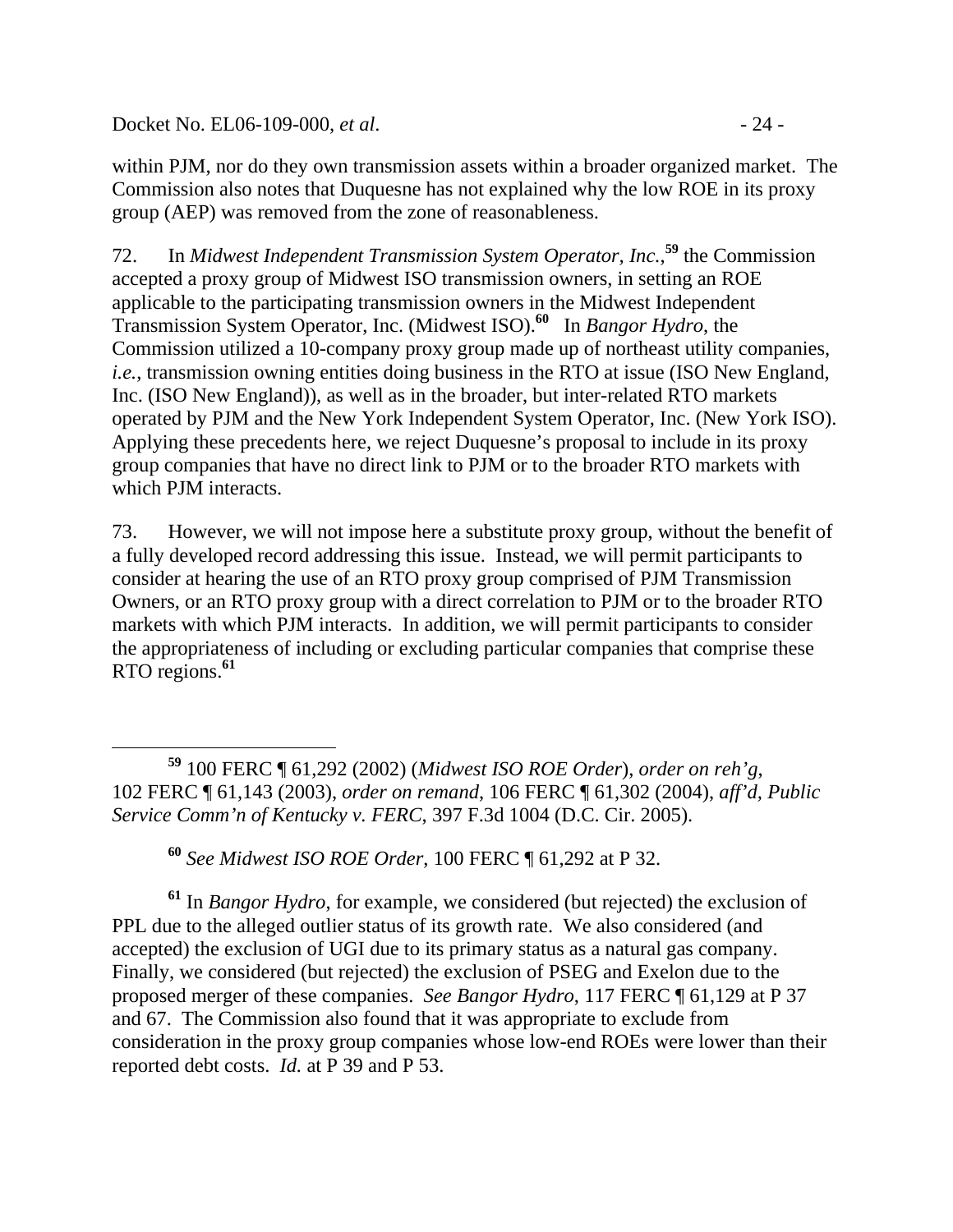### Docket No. EL06-109-000, *et al.* - 25 -

74. Duquesne and the participants, then, will be permitted to propose the exclusion of unrepresentative companies, as the facts may warrant. We also direct Duquesne to make an informational filing with the Commission when it recalculates its Annual Transmission Revenue Requirement.**<sup>62</sup>** This informational filing must include the information Duquesne is required to post on its web site regarding updates to its formula rate. Duquesne must also provide a detailed accounting of transfers between CWIP and Plant in Service, by project and date in service and reconcile any changes. Duquesne must also provide a detailed accounting of all costs based upon "company records," with references to the source FERC Accounts. True-ups of estimated costs and actual costs should also be itemized.

75. Duquesne also seeks a waiver of certain filing requirements relating to its recovery of Post-Employment Benefits Other Than Pension (PBOP) costs.**<sup>63</sup>** Specifically, Duquesne proposes that any PBOP-related changes to its formula rate falling below a stated threshold (*i.e.*, that do not exceed an impact on the formula output of its Network Transmission Service Rate of \$0.05 per kW per month, as compared to the immediately preceding Annual Update), be included in its Annual Update without the need to make a FPA section 205 or 206 filing. We accept Duquesne's proposal, subject to the requirement that Duquesne support any such change in its annual informational filing consistent with the applicable accounting standards.

76. With respect to Duquesne's recovery of pre-commercial costs, we require Duquesne to address in its annual filing, the status of its project, including its progress towards its completion.**<sup>64</sup>** We also require certain accounting treatment, consistent with our prior orders. Where a company proposes to recover its pre-construction operations

**<sup>64</sup>** *See* Order No. 679, 116 FERC ¶ 61,057 at P 367-75.

**<sup>62</sup>** Within Duquesne's annual informational filing requirement, Duquesne is also required to submit details on how they are satisfying their hold harmless commitment established consistent with the Commission's decision in *Duquesne Light Holdings, Inc., et al.* 117 FERC  $\llbracket 61,326$  at n. 35 (2006).

**<sup>63</sup>** *See Statement of Financial Accounting Standards No. 106*, Employers' Accounting for Postretirement Benefits Other Than Pensions.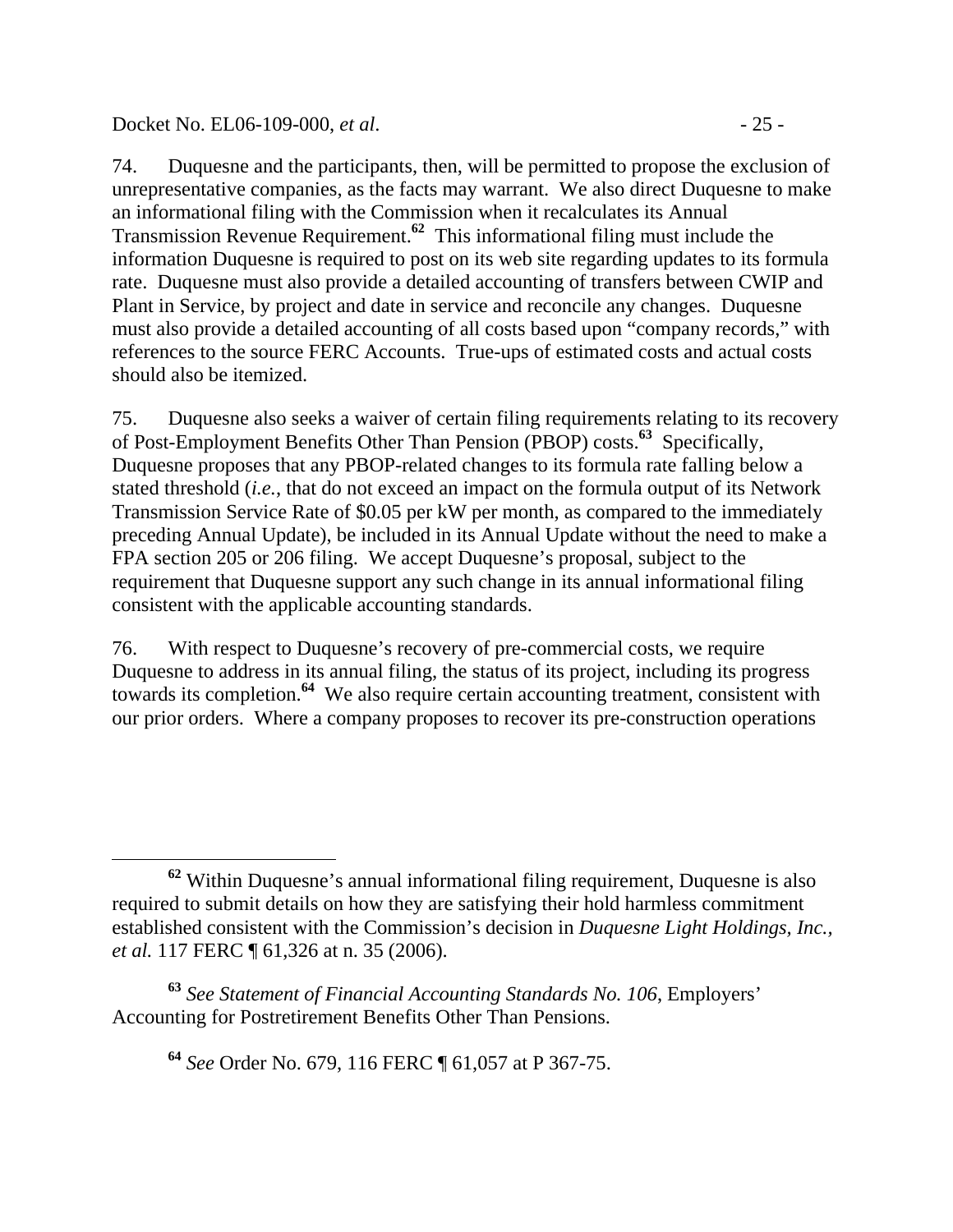Docket No. EL06-109-000, *et al.* - 26 -

costs or a return on CWIP prior to the in-service date of its project, we have required specific accounting treatment to maintain the comparability of financial information.**<sup>65</sup>** We will require Duquesne to conform to this accounting policy here.

77. Consistent with our precedent, we also require Duquesne to propose, at hearing, a methodology for tracking the recovery of the capital costs attributable to its project (including the appropriate line item description of the costs that will be included under these accounts), in order to ensure that these long-lived assets are not capitalized in later section 205 filings.<sup>66</sup> At hearing, Duquesne is directed to itemize its costs in order to determine whether these costs are legitimate pre-construction/pre-operating costs.**<sup>67</sup>**

78. We note that Duquesne, in its proposed tariff sheets, utilizes a 100 basis point adder, not its requested ROE, for illustrative purposes. In the hearing and settlement proceedings, we will require that Duquesne's tariff sheets reflect the actual ROE. We also note that in Attachment 7, Duquesne includes line item numbers but does not record the formula used in calculating the rate in Attachment 7. Nor does Duquesne show how the rate is derived from the FERC Accounts.**<sup>68</sup>** Commission policy requires that a formula rate clearly state the formula used to achieve the rate.**<sup>69</sup>** To ensure that the detail and specificity of Duquesne's rate in Attachment 7 are sufficient, we will set this issue for hearing and direct that the amendment be filed as part of the final compliance filing in this docket, consistent with *Maine Yankee*. **70**

 **<sup>65</sup>** *See American Electric Power Service Corporation,* 116 FERC ¶ 61,059 (2006); *American Transmission Company*, 105 FERC ¶ 61,388 at P 39. *See also Boston Edison Company*, 109 FERC ¶ 61,300 (2005).

**<sup>66</sup>** *See Boston Edison Company*, 109 FERC ¶ 61,300 at P 33 (2005); *Northeast Utilities Service Company*, 114 FERC ¶ 61,089 at P 23 (2006).

**<sup>67</sup>** *See* Order No. 679, 116 FERC ¶ 61,057 at P 122.

**<sup>68</sup>** *See* Revised Exh. No. DLC-3, Attachment H-17A at p. 17.

**<sup>69</sup>** *See Maine Yankee Atomic Power Company*, 43 FERC ¶ 61,453 at 61,923 (1988) (*Maine Yankee*) (requiring specificity in the calculation of formula rate, as it appears in the form of a rate schedule). *See also Midwest Independent Transmission System Operator, Inc.*, 101 FERC ¶ 61,221 (2002), *reh'g denied*, 103 FERC ¶ 61,035 (2003); *Midwest Independent System Operator, Inc.,* 108 FERC ¶ 61,235 (2004).

**<sup>70</sup>** *Maine Yankee*, 42 FERC ¶ 61,453 at 61,923.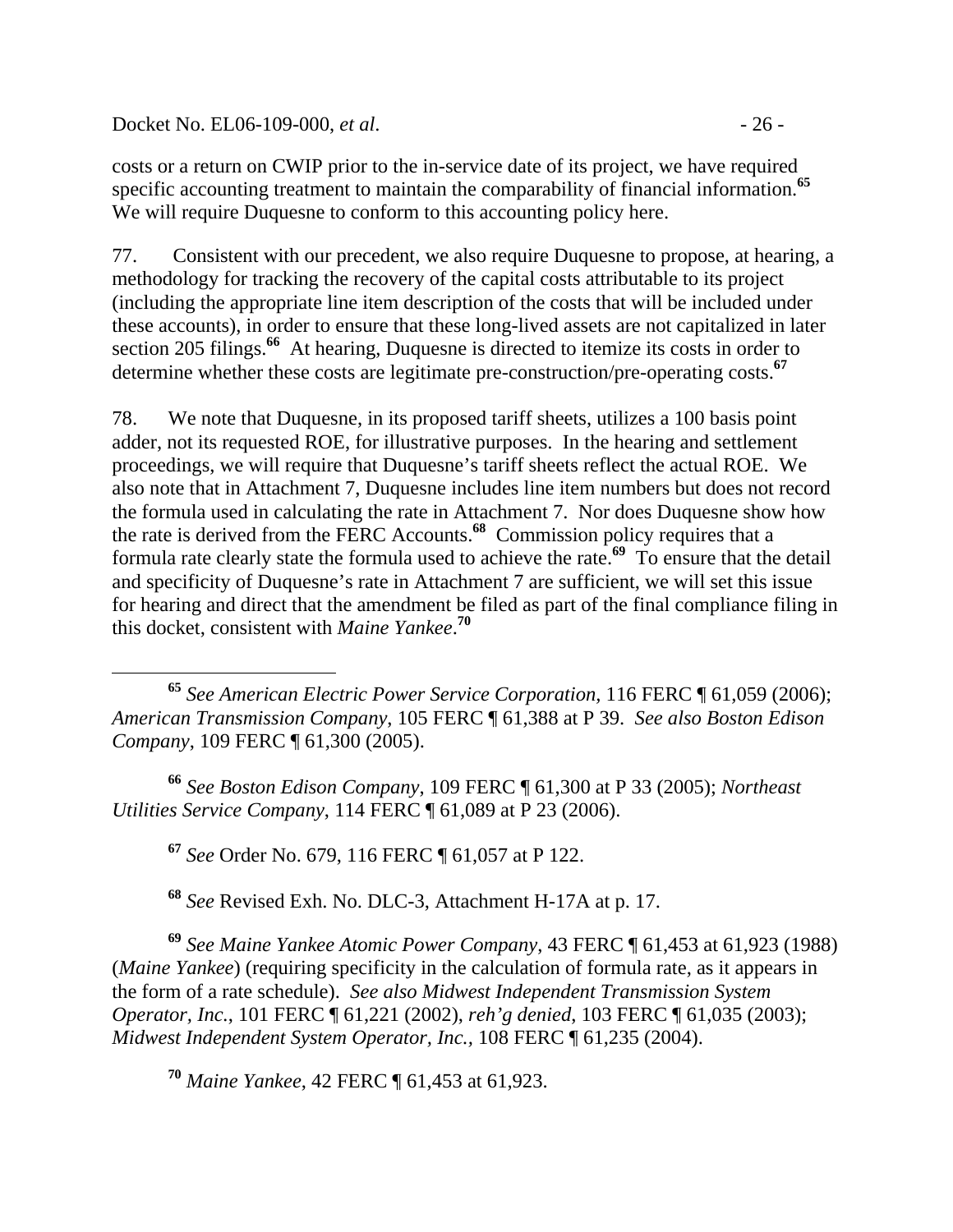79. Duquesne requests waivers from section 35.13 of the Commission's regulations ("Filing of Changes in Rate Schedules"), as may be necessary, including: (i) waiver of the full Period I/Period II data requirements;<sup>71</sup> (ii) waiver of the attestation concerning Period II submissions;<sup>72</sup> (iii) waiver of the requirement to determine if, and the extent to which, a proposed change constitutes a rate increase based on Period I/Period II rates and billing determinants;**<sup>73</sup>** and (iv) waiver of the cost of service statements, with the exception of statements BK (electric utility department cost of service, total and as allocated) and BM (construction program statement).**<sup>74</sup>** In support of its requested waivers, Duquesne states that the cost support matrix and supporting worksheets with testimony accompanying its filing here, together with Duquesne's publicly-available FERC Form 1, provide ample support for the reasonableness of its proposed formula rate. We will grant waiver from sections  $35.13(a)(2)(iv)$ ;  $35.13(d)(1)$  and (2), and section 35.13(h) consistent with our prior approval of formula rates.**<sup>75</sup>**

80. While we are setting the matters noted above for a trial-type evidentiary hearing, we encourage the parties to make every effort to settle their dispute before hearing procedures are commenced. To aid the parties in their settlement efforts, we will hold the hearing in abeyance and direct that a settlement judge be appointed, pursuant to Rule 603 of the Commission's Rules of Practice and Procedure.**<sup>76</sup>** If the parties desire, they may, by mutual agreement, request a specific judge as the settlement judge in the proceeding; otherwise, the Chief Judge will select a judge for this purpose.**<sup>77</sup>** The settlement judge shall report to the Chief Judge and the Commission within 60 days of the date of this order concerning the status of settlement discussions. Based on this report, the Chief

**<sup>71</sup>** 18 C.F.R. § 35.13(d)(1) and (2) (2006).

**<sup>72</sup>** *Id.* at 35.13(d)(6).

**<sup>73</sup>** *Id.* at 35.13(a)(2)(iv).

**<sup>74</sup>** *Id.* at 35.13(h).

**<sup>75</sup>***See BGE/PHI Companies Formula Rate Order,* 115 FERC ¶ 61,066 at P 55.

**<sup>76</sup>** 18 C.F.R. § 385.603 (2006).

**<sup>77</sup>** If the parties decide to request a specific judge, they must make their joint request to the Chief Judge by telephone at (202) 502-8500 within five days of this order. The Commission's website contains a list of Commission judges and a summary of their background and experience (www.ferc.gov – click on Office of Administrative Law Judges).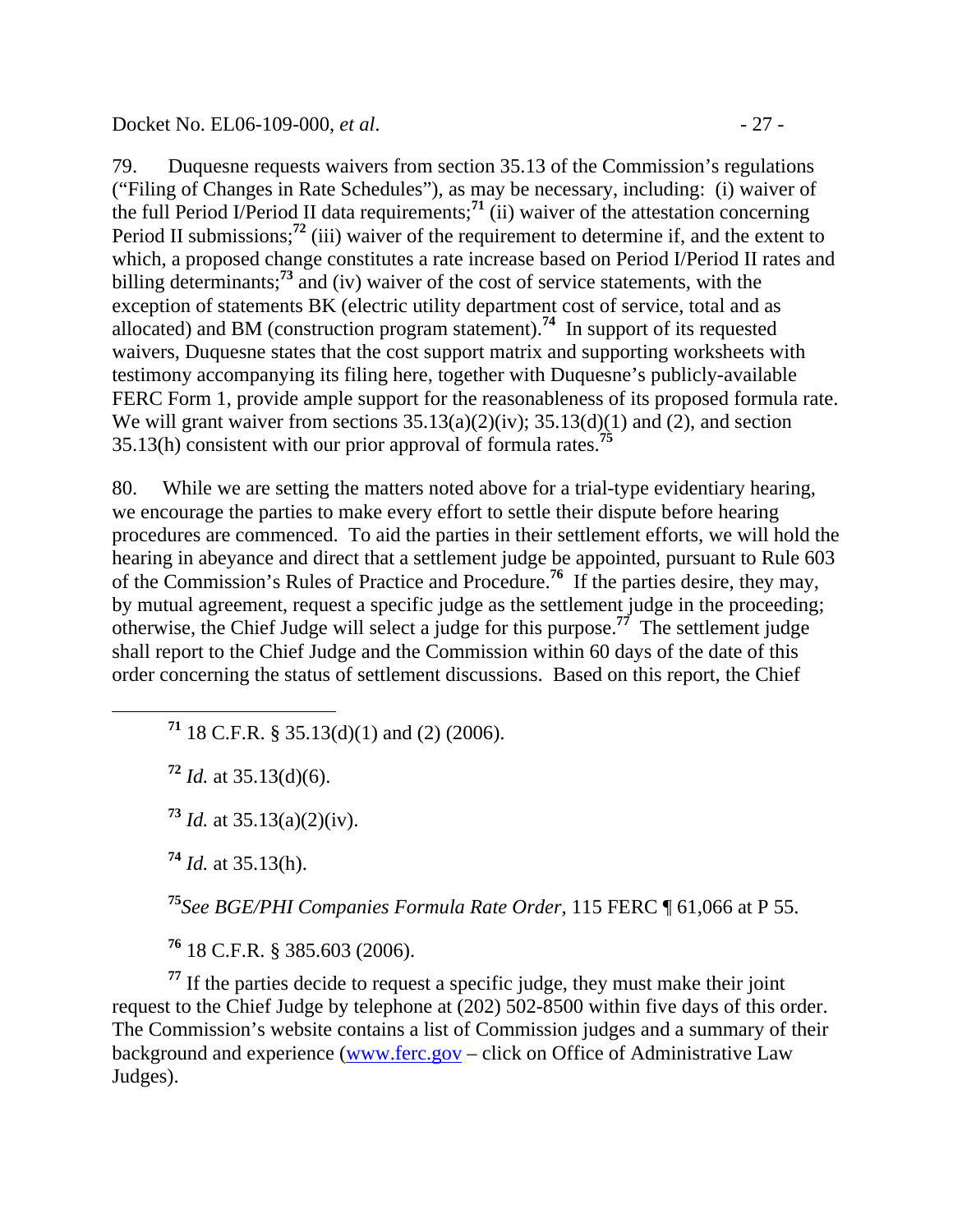Docket No. EL06-109-000, *et al.* - 28 -

Judge shall provide the parties with additional time to continue their settlement discussions or provide for commencement of a hearing by assigning the case to a presiding judge.

81. Finally, we will not address here the Duquesne project's potential future cost impact on FirstEnergy, as raised by FirstEnergy in its comments. These hypothetical costs, should they be incurred and to the extent they may arise under the Commission's jurisdiction, may be raised by FirstEnergy in the form of a complaint.

### The Commission orders:

(A) We will grant Duquesne's request for a declaratory order, as discussed in the body of this order, subject to Duquesne's compliance filing within 30 days of the date of this order, as discussed above.

(B) We will accept Duquesne's proposed formula rate, subject to a nominal suspension, to become effective December 1, 2006, subject to conditions and the outcome of hearing and settlement judge procedures, and compliance filing, as discussed in the body of this order.

(C) The Commission grants waiver of the requirement of section 35.13 to provide full Period I and Period II data, and waiver from sections 35.13(a)(2)(iv); 35.13(d)(1) and (2), and section 35.13(h).

(D) Duquesne is directed to make annual informational filings, as discussed in the body of this order.

(E) Pursuant to the authority contained in and subject to the jurisdiction conferred upon the Commission by section 402(a) of the Department of Energy Organization Act and the Federal Power Act, particularly sections 205 and 206 thereof, and pursuant to the Commission's Rules of Practice and Procedure and the regulations under the Federal Power Act (18 C.F.R. Chapter I), a public hearing shall be held concerning Duquesne's proposed base-level ROE, as discussed in the body of this order. However, the hearing shall be held in abeyance to provide time for settlement judge procedures, as discussed in Paragraphs (F) and (G) below.

 (F) Pursuant to Rule 603 of the Commission's Rules of Practice and Procedure, 18 C.F.R. § 385.603 (2004), the Chief Administrative Law Judge is hereby directed to appoint a settlement judge in this proceeding within fifteen (15) days of the date of this order. Such settlement judge shall have all powers and duties enumerated in Rule 603 and shall convene a settlement conference as soon as practicable after the Chief Judge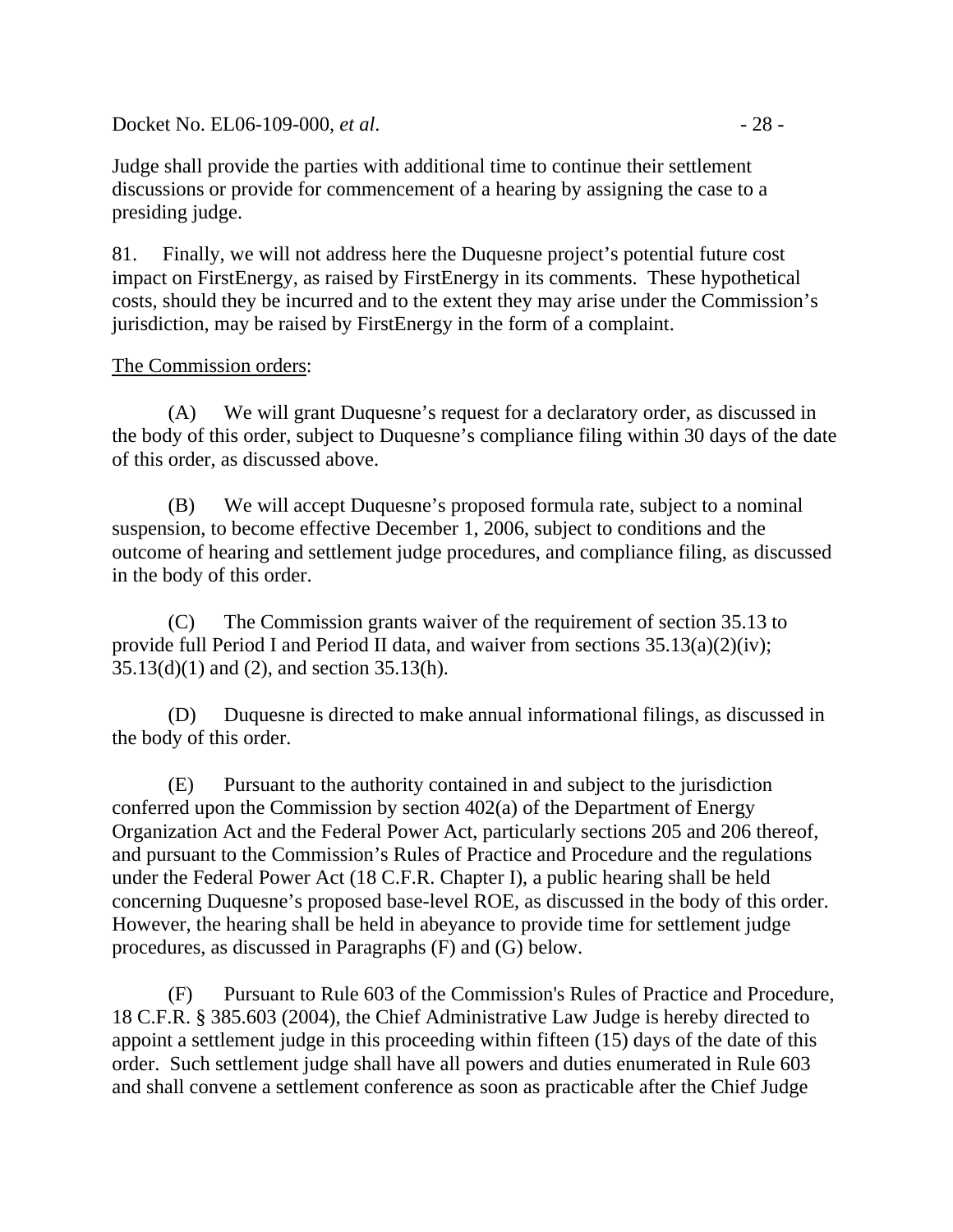Docket No. EL06-109-000, *et al.* - 29 -

designates the settlement judge. If the parties decide to request a specific judge, they must make their request to the Chief Judge in writing or by telephone within five (5) days of the date of this order.

 (G) Within thirty (30) days of the date of this order, the settlement judge shall file a report with the Commission and the Chief Judge on the status of the settlement discussions. Based on this report, the Chief Judge shall provide the parties with additional time to continue their settlement discussions, if appropriate, or assign this case to a presiding judge for a trial-type evidentiary hearing, if appropriate. If settlement discussions continue, the settlement judge shall file a report at least sixty (60) days thereafter, informing the Commission and the Chief Judge of the parties' progress toward settlement.

 (H) If settlement judge procedures fail and a trial-type evidentiary hearing is to be held, a presiding judge, to be designated by the Chief Judge, shall, within fifteen (15) days of the date of the presiding judge's designation, convene a prehearing conference in this proceeding in a hearing room of the Commission, 888 First Street, N.E., Washington, D.C. 20426. Such conference shall be held for the purpose of establishing a procedural schedule. The presiding judge is authorized to establish procedural dates, and to rule on all motions (except motions to dismiss) as provided in the Commission's Rules of Practice and Procedure.

By the Commission. Commissioner Kelly dissenting in part with a separate statement attached. Commissioner Wellinghoff concurring in part and dissenting in part with a separate statement attached.

 $(S E A L)$ 

Magalie R. Salas, Secretary.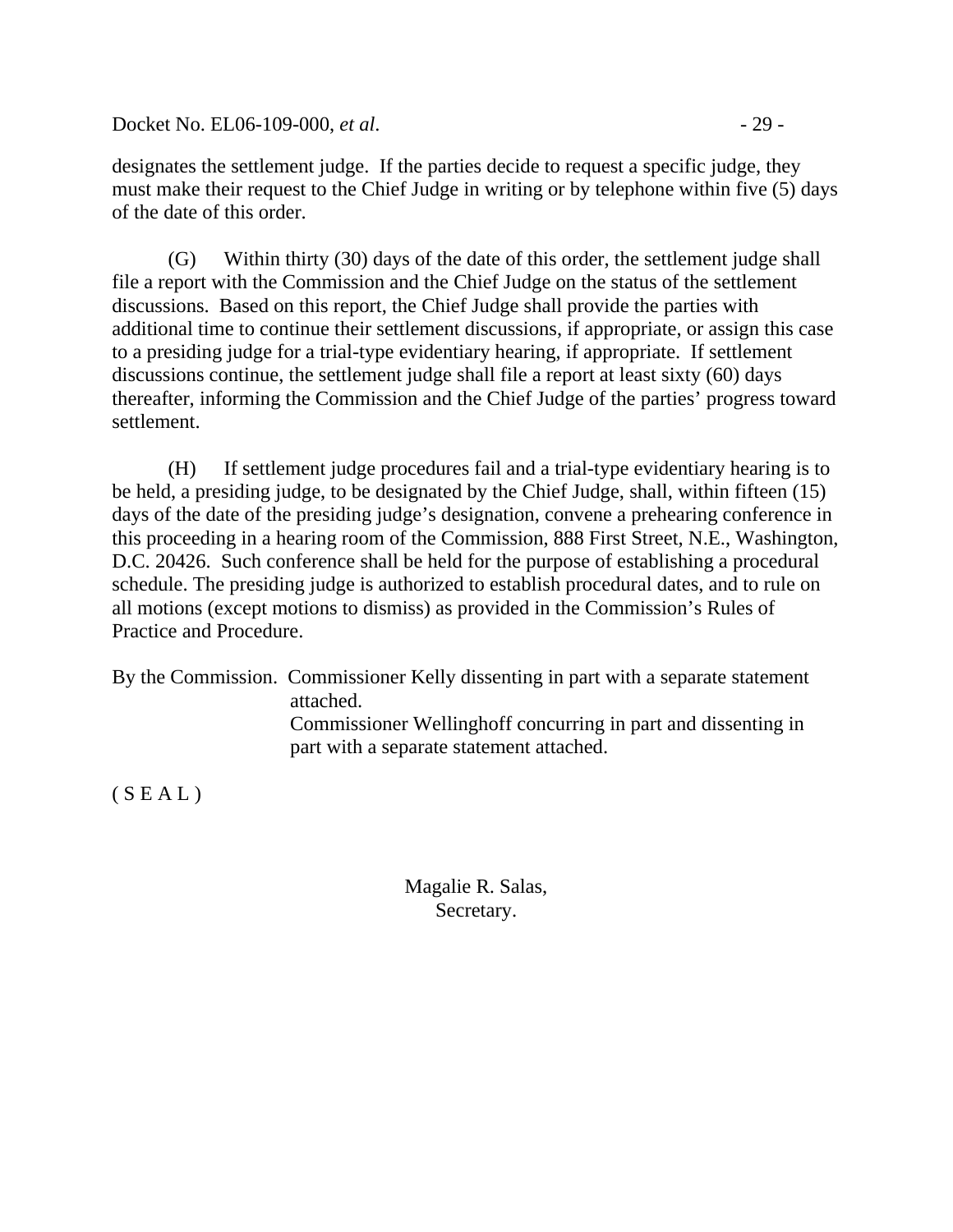### UNITED STATES OF AMERICA FEDERAL ENERGY REGULATORY COMMISSION

Duquesne Light Company Docket Nos. EL06-109-000 ER06-1549-000 ER06-1549-001

(Issued February 6, 2007)

KELLY, Commissioner, *dissenting in part*:

This order addresses: (1) a Duquesne Light Company (Duquesne) petition for declaratory order seeking a determination that it is eligible to recover certain transmission investment rate incentives under Order No. 679 in connection with a proposed transmission project it plans to construct in the vicinity of Pittsburgh, Pennsylvania; and (2) a companion filing, submitted pursuant to section 205 of the Federal Power Act (FPA), seeking to adopt a formula rate to recover Duquesne's revenue requirement for all transmission facilities turned over to the operational control of the PJM Interconnection, L.L.C. (PJM).

Having carefully reviewed the facts at bar, I must dissent from the grant of incentive rate treatments for this project. This project appears to fall into the category of "routine investments made in the ordinary course" as discussed in Order No. 679-A.**<sup>1</sup>** This project is necessary for the continued reliability of service in the very near future by Duquesne itself, and does not present the types of unique or excessive risks or challenges that incentives are meant to address.

### Framework for Judging Incentive Proposals

In reviewing an applicant's evidence submitted in compliance with the nexus requirements of Order No. 679-A, which hold that the "incentive(s) sought must be tailored to address the demonstrable risks and challenges faced by the applicant in undertaking the project",<sup>2</sup> I deem it important to identify and assess, at a minimum, the following six characteristics of the transmission project: (1) the public interest benefits of the project; (2) the cost of the project in absolute terms; (3) the cost of the project in proportion to the current transmission ratebase of the applicant; (4) the difficulty of completing it due to the number of jurisdictions traversed and whether they are jurisdictions the applicant regularly deals with; (5) the difficulty of relying on normal rate recovery methods due to the length of time it will take to complete; and (6) whether the applicant would otherwise be required to build the project even without an incentive. The comments submitted in connection with Order Nos. 679 and 679-A, and the

<sup>&</sup>lt;u>1</u> <sup>1</sup> Order No. 679-A, 117FERC ¶ 61,345 at P 60.

 $2 \underline{Id}$ . at P 21.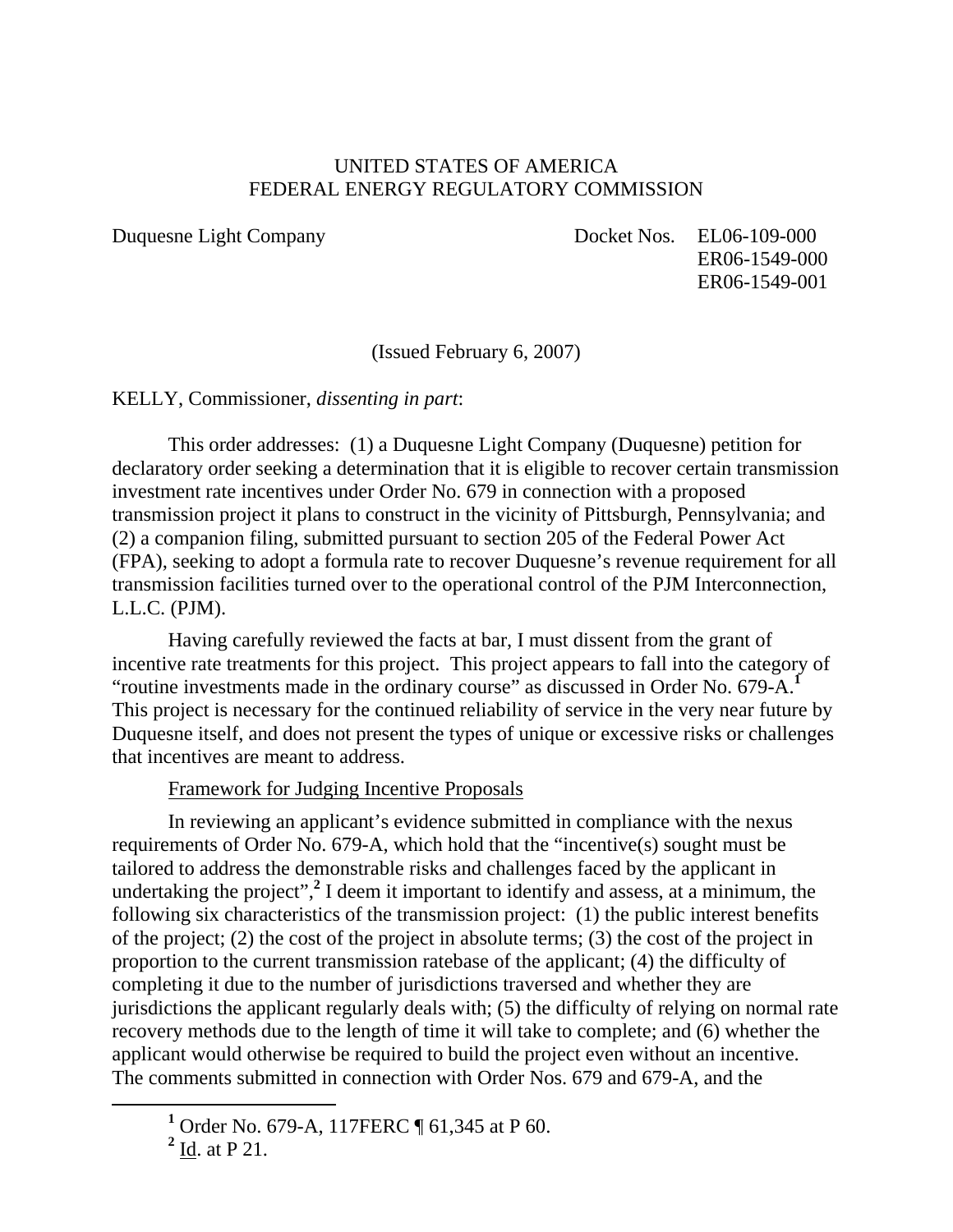experience gained in working on individual incentive cases over the past year lead me to conclude that these particular characteristics are most relevant to deciding whether to award incentives.

### Threshold Question: Should Incentives Be Considered At All?

First and foremost in my analysis are the questions of whether the project brings broad regional benefits to the public interest and whether Duquesne would otherwise be required to build this project. My review of the facts indicates that Duquesne is proposing to make essentially routine investments in its existing transmission facilities; that is, no more than necessary to maintain its own service reliably. While this is a good and useful project, it does not bring broad-ranging benefits to the public interest deserving of special rate treatment.

Duquesne proposes to build transmission upgrades that are, by its own admission, needed to avert reliability violations as early as the summer of 2008, just over one year from now. Unlike the transmission projects of AEP and Allegheny, for which incentive rates were approved by orders issued on January 19, 2007,<sup>3</sup> Duquesne's upgrades appear necessary to maintain the status quo in the face of the routine concern of Duquesne's own load growth. They do not appear to be intended to improve upon the status quo for the betterment of a larger proportion of the American public. Frankly, because Duquesne has said that it must complete these upgrades in order avoid reliability violations in the very near future, which would certainly be of concern to state authorities if they were allowed to happen, I have trouble understanding Duquesne's position that it is under no regulatory obligation to complete the project.

To me it is a bedrock principle that incentives are meant to encourage behavior that is in the public interest but that is not otherwise required. Duquesne's project does not appear to bring broad public interest benefits beyond maintaining Duquesne's status quo and I cannot give weight to the argument that Duquesne is not obligated to make this investment since failure to make the investment would jeopardize reliable service to its own customers. Accordingly, I do not believe that incentives are appropriate for this project since normal rate recovery, including regulated return, should be more than adequate.

This position is consistent with the terms of Order No. 679-A and is not affected by the fact that at least some of the components of this project were accepted into PJM's Regional Transmission Expansion Plan as being needed for reliability. While Order No. 679-A did affirm a *rebuttable* presumption that projects resulting from a fair and open regional planning process have met the requirements for incentive rate treatment, I believe the facts here rebut the presumption. Of particular relevance was the discussion in Order No. 679-A of the ROE incentive where it was clarified that "…not every investment that increases reliability or reduces congestion will qualify for an incentive-

**<sup>3</sup>** <sup>3</sup> See, 118 FERC ¶ 61,041 and 118 FERC ¶ 61,042.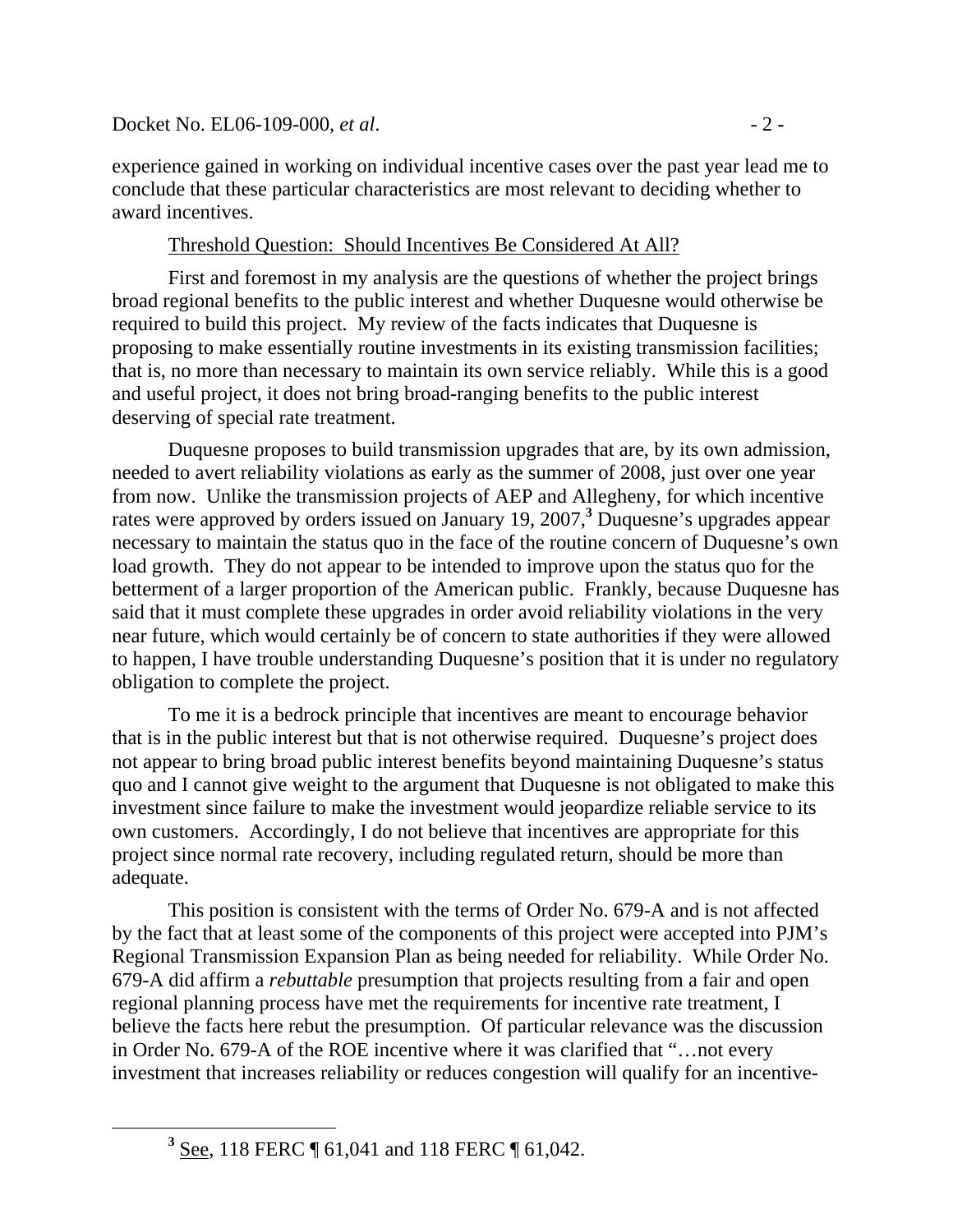#### Docket No. EL06-109-000, *et al.* - 3 -

based ROE. For example, *routine* investments may continue to be assessed under traditional ROE determinations because there is an obligation to construct them and high assurance of recovery of the related costs." (emphasis added)**<sup>4</sup>**

Again, while these investments may be proportionally large for a small company like Duquesne, they nevertheless appear "routine" in the sense that Duquesne must complete them in order to continue to reliably serve its own customers in the very near future.

Next, I will discuss the specific incentives proposed.

### The ROE Incentive

The ROE incentive is, perhaps, the incentive of most interest to the industry and the one for which the highest hurdle should be erected because it raises customer transmission cost. I do not believe that the characteristics of this project raise it over that high hurdle. In addition to the apparent lack of a broad public interest in the project and the fact that Duquesne appears obligated to build it to maintain its own near-term reliability, the size of the investment in absolute terms (\$184 million) is not exceptionally large by public utility standards and the project will not take very long to complete (as reported in the order, some of the components are already completed and the rest should be ready by summer 2009). Additionally, since this project is located fully within one state (and within one subregion of that state), Duquesne will apparently not have to deal with multiple state and local authorities and it will only be dealing with authorities it has dealt with many times before. In the face of these factors all demonstrating a "routine" project, the only fact that appears to support an argument that this project is more than routine is the fact that it will greatly increase Duquesne's total transmission plant in service (by roughly  $76\%$ ).<sup>5</sup> On balance, I cannot find that these characteristics demonstrate the required nexus or support an incentive ROE.

### Non-ROE Incentives

Regarding the other proposed incentives, the facts here also fail to support them. The proposals to include 100% of CWIP in ratebase, to expense and recover preconstruction/pre-operating costs on a current basis, and to recover the costs of construction and development even if the project is abandoned before completion as long as abandonment was due to issues beyond Duquesne's control, make more sense for

<sup>5</sup> I note that Duquesne also relied upon its BBB investment rating, which it argued was below the average for electric utilities. However, I find this argument irrelevant to the question of incentive treatment since a traditional DCF analysis already takes into account investment rating, either in the determination of the proxy group used to set the range of reasonableness or in the risk comparison of the applicant to the proxy group used to determine where within the range to set the actual ROE. Thus there appears to be little justification for also considering this factor in the incentive analysis.

**<sup>4</sup>** <sup>4</sup> Order No. 679-A at P 51.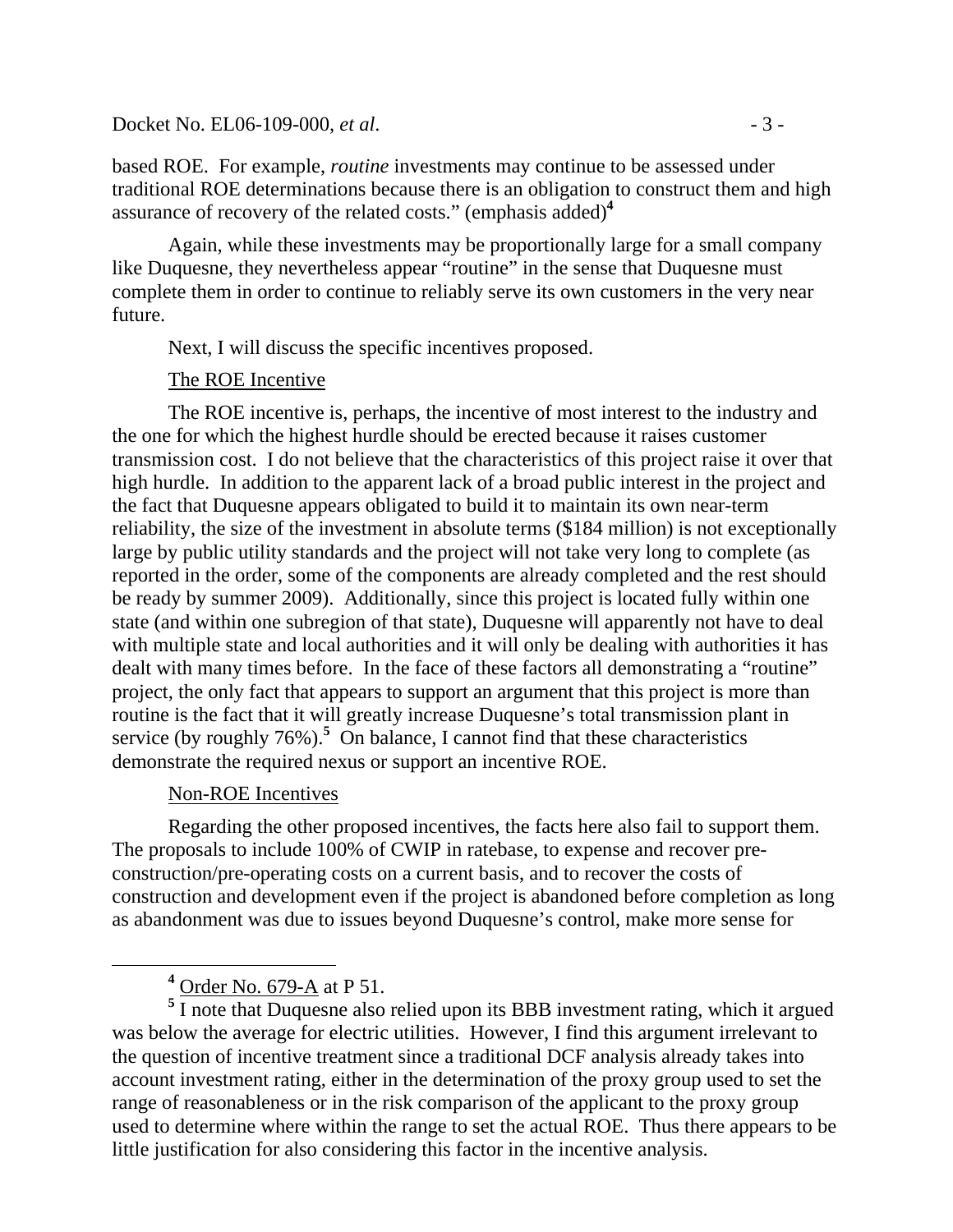Docket No. EL06-109-000, *et al.* - 4 -

high-cost, long-lead-time projects. The longer the period of spending large sums without cost recovery, the more challenging the project, and vice versa. As noted above, while Duquesne's project is relatively large as a percentage of current ratebase, it is not very large in absolute terms and will be completed in the near future. In fact some aspects of it are already completed and these non-ROE incentives appear useless for those components.

### Summary and Conclusion

In summary, I dissent in part from this order because it grants incentives for which I see no support. However, I otherwise agree with the order on the issues associated with the formula rate and with granting the 50 basis point adder for continued RTO membership.

 $\overline{\phantom{a}}$  , and the contract of the contract of the contract of the contract of the contract of the contract of the contract of the contract of the contract of the contract of the contract of the contract of the contrac

Accordingly, I respectfully dissent in part from this order.

Suedeen G. Kelly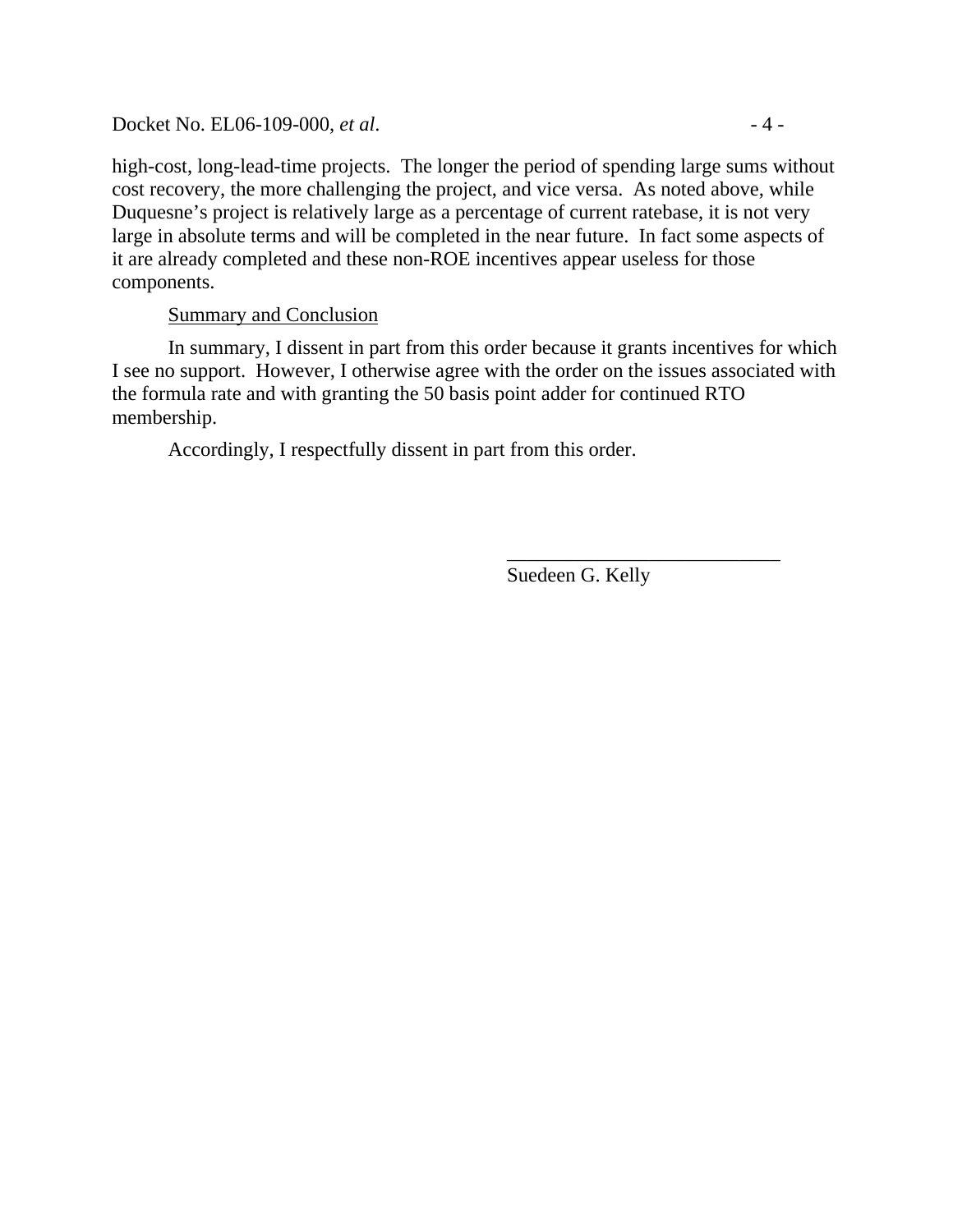### UNITED STATES OF AMERICA FEDERAL ENERGY REGULATORY COMMISSION

Duquesne Light Company Docket Nos. EL06-109-000 ER06-1549-000 ER06-1549-001

(Issued February 6, 2007)

WELLINGHOFF, Commissioner, concurring in part and dissenting in part:

In its petition for declaratory order, Duquesne seeks four incentive rate treatments in connection with its proposed transmission project: (1) an upward adjustment of 150 basis points to its base-level ROE; (2) inclusion of its CWIP in rate base; (3) recovery of its prudently incurred pre-commercial operations costs in its current rates; and (4) recovery of its abandonment costs if its project is cancelled due to factors beyond its control. In a separate filing pursuant to section 205 of the FPA, Duquesne seeks an additional upward adjustment of 50 basis points to its base-level ROE in recognition of its membership in PJM, as well as a formula rate to recover its revenue requirement for all transmission facilities that it turns over to PJM's operational control.

I identified the standards that I believe are important for evaluating whether an applicant has sufficiently supported its request for incentive rate treatments in American Electric Power Service Corporation<sup>1</sup> and Allegheny Energy, Inc.<sup>2</sup> Briefly, there has been a long decline in transmission investment and a precipitous decline in demand-side resource investment that is threatening reliability, causing billions of dollars in congestion costs, and thwarting competition. We must promote investment in efficient transmission facilities and state-of-the-art transmission technologies, as well as facilitate demand response resources, distributive generation, and renewables, in order to begin to solve the nation's energy problems. In EPAct 2005, the Congress provided guidance as to the types of advanced transmission technologies that the Commission should encourage, including, among others, high-temperature lines (including superconducting cables), underground cables, optimized transmission line configurations (including multiple phased transmission lines), high-voltage DC technology, flexible AC transmission systems, controllable load, distributed generation (including PV, fuel cells, and microturbines), and enhanced power device monitoring.**<sup>3</sup>** These problems and

<sup>&</sup>lt;u>1</u> <sup>1</sup> 118 FERC ¶ 61,041 (2007).

**<sup>2</sup>** 118 FERC ¶ 61,042 (2007).

**<sup>3</sup>** *See* Pub. L. No. 109-58, § 1223, 119 Stat. 594, 953-54 (2005).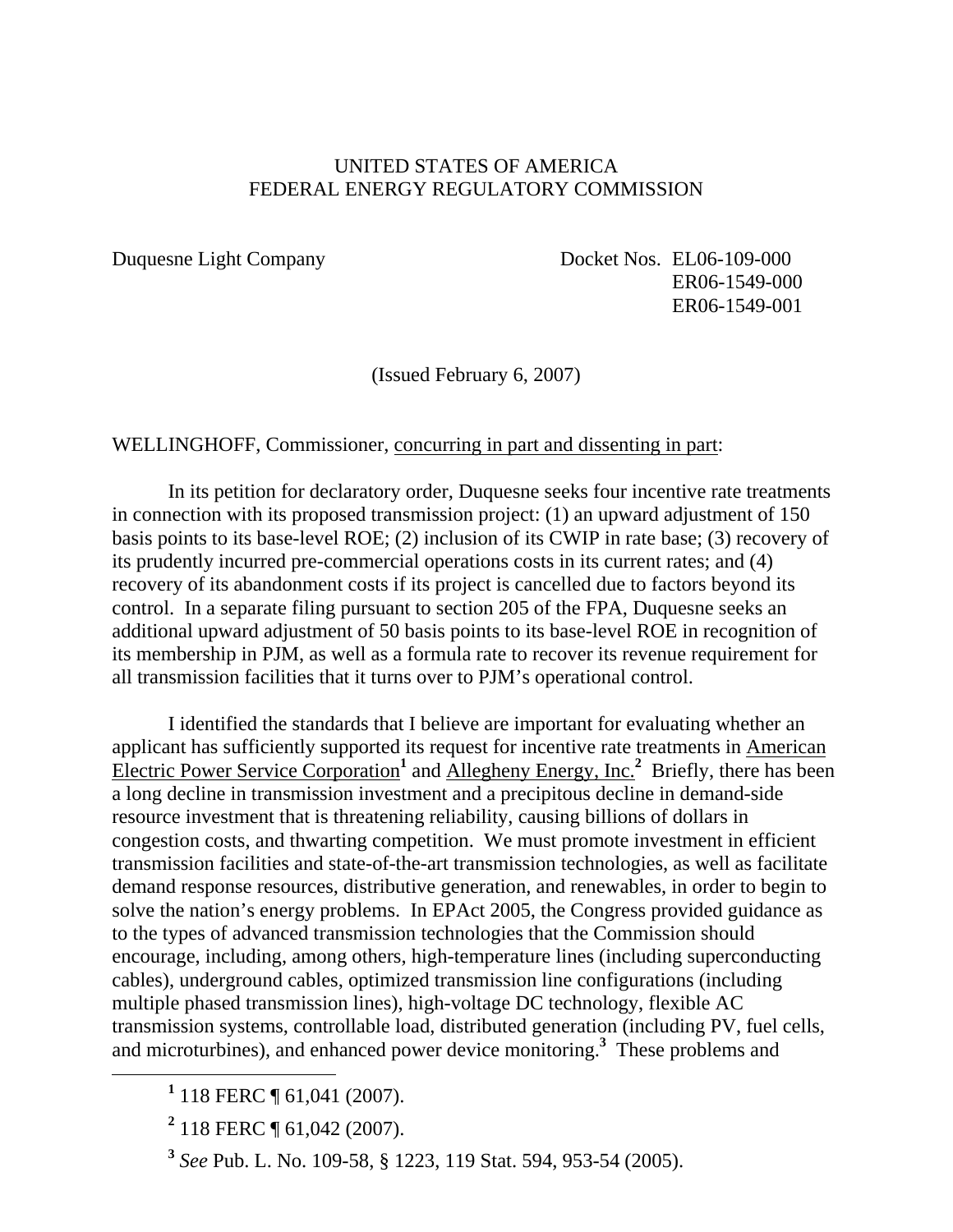solutions relate to the Commission's requirement that applicants for transmission rate incentives must "provide a technology statement that describes what advanced technologies have been considered and, if those technologies are not to be employed or have not been employed, an explanation of why they were not deployed."**<sup>4</sup>**

With regard to ROE incentives, the starting point is establishing a base-level ROE that is sufficiently high to attract capital and compensate the utility for its risks, including regulatory risk. An incentive adjustment to the base-level ROE should promote transmission investments that provide incremental benefits, such as those that result from the deployment of "best available technologies" that increase operation and energy efficiency, enhance grid operations, and result in greater grid flexibility. In addition, there should be an open, fair, and robust consideration of alternatives to the specific transmission investment being proposed. That consideration should include local resource alternatives such as demand response and distributed generation, alternative line configurations such as direct current, and other advanced technologies that may effectively complement, or in some cases supplant, a proposed new transmission line.

Applying these standards to this case, I agree with the decision to grant Duquesne a 100 basis point adjustment for those portions of its project that PJM has approved through the RTEP process. However, I disagree with the Commission's decision to conditionally grant Duquesne a 100 basis point adjustment for the remainder of its project. I write separately to explain how I reached these conclusions.

Duquesne stated that its project "involves underground construction of a new high-voltage 345 kV transmission line, which Congress sought to encourage in EPAct 2005 §1223." Duquesne further stated that its project will also "increase[] the carrying capacity of two existing underground 345 kV lines by using a state-of-the-art forced cooling system … as a cost-effective means to improve system reliability without replacing the lines."**<sup>5</sup>** Duquesne's efforts in this regard are a small step toward appropriate consideration of advanced transmission technologies. In light of those efforts, PJM's RTEP review, Duquesne's showing as to the financial and regulatory risks associated with its project, and the Commission's consideration in this order of the interrelationship of the elements of Duquesne's incentive package,**<sup>6</sup>** I agree with the Commission's decision to grant Duquesne a 100 basis point adjustment for the portion of its project that PJM has approved through the RTEP process. Nonetheless, I expect to

- **5** Duquesne Petition at 28.
- **6** Order No. 679-A at P 27.

**<sup>4</sup>** Order No. 679 at P 302.